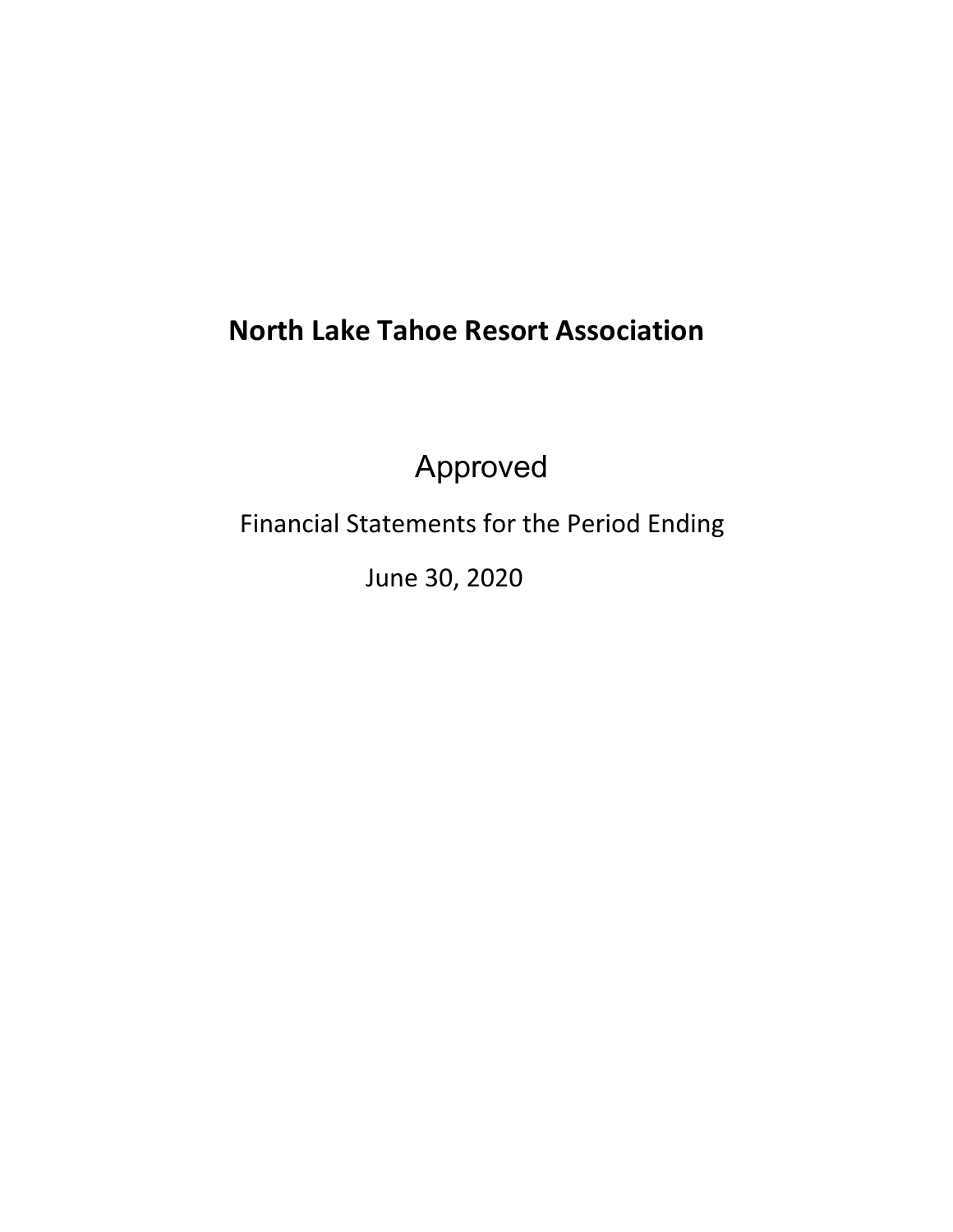## North Lake Tahoe Resort Association Balance Sheet Accrual Basis **As of June 30, 2020**

|                                                           | Jun 30, 20  | Jun 30, 19 | \$ Change | % Change    |
|-----------------------------------------------------------|-------------|------------|-----------|-------------|
| <b>ASSETS</b>                                             |             |            |           |             |
| <b>Current Assets</b>                                     |             |            |           |             |
| <b>Checking/Savings</b>                                   |             |            |           |             |
| 1001-00 Petty Cash                                        | 158         | 116        | 42        | 36%         |
| 1003-00 Cash - Operations BOTW #6712                      | 565,602     | 332,281    | 233,321   | 70%         |
| 1007-00 Cash - Payroll BOTW #7421                         | 3,200       | 11,572     | (8,372)   | (72)%       |
| 1008-00 Marketing Reserve - Plumas                        | 50,313      | 50,244     | 69        | 0%          |
| 1009-00 Cash Flow Reserve - Plumas                        | 100,839     | 100,650    | 189       | 0%          |
| 1071-00 · Payroll Reserves BOTW #8163                     | 29,582      | 29,582     | $\Omega$  | 0%          |
| 1080-00 · Special Events BOTW #1626                       | 86,322      | 138,243    | (51, 920) | (38)%       |
| 10950 Cash in Drawer                                      | 139         | 1,678      | (1,539)   | (92)%       |
| <b>Total Checking/Savings</b>                             | 836,155     | 664,366    | 171,789   | 26%         |
| <b>Accounts Receivable</b>                                |             |            |           |             |
| 1200-00 Quickbooks Accounts Receivable                    | 1,000       | 24,817     | (23, 817) | (96)%       |
| 1290-00 A/R - TOT                                         | 260,717     | 57,504     | 203,213   | 353%        |
| <b>Total Accounts Receivable</b>                          | 261,717     | 82,321     | 179,396   | 218%        |
| <b>Other Current Assets</b>                               |             |            |           |             |
| $1200-99$ $\cdot$ AR Other                                | 7,129       | 10         | 7,119     | 71,262%     |
| 1201-00 Member Accounts Receivable                        |             |            |           |             |
| 1201-01 Member AR - Member Dues                           | 35,696      | 2,720      | 32,976    | 1,212%      |
| 1201-03 Member AR - Other                                 | 1,040       | 3,745      | (2,705)   | (72)%       |
| Total 1201-00 · Member Accounts Receivable                | 36,736      | 6,465      | 30,271    | 468%        |
| 1201-02 Allowance for Doubtful Accounts                   | (24, 987)   | (1,587)    | (23, 400) | $(1,475)\%$ |
| 12100 · Inventory Asset                                   | 10,371      | 0          | 10,371    | 100%        |
| 1210-01 Inventory - Other<br>25300 Gift Cards Outstanding | 18          | 15         | 3         | 18%         |
| 12100 · Inventory Asset - Other                           | 81.762      | 22,015     | 59,747    | 271%        |
|                                                           |             |            |           |             |
| Total 12100 · Inventory Asset                             | 92,151      | 22,030     | 70,121    | 318%        |
| 1299 Receivable from NLTMC                                | 0           | 15,703     | (15, 703) | (100)%      |
| 1490-00 · Security Deposits                               | 1,150       | 1,250      | (100)     | (8)%        |
| <b>Total Other Current Assets</b>                         | 112,179     | 43,871     | 68,308    | 156%        |
| <b>Total Current Assets</b>                               | 1,210,051   | 790,559    | 419,492   | 53%         |
| <b>Fixed Assets</b>                                       |             |            |           |             |
| 1700-00 Furniture & Fixtures                              | 45,289      | 45,289     | 0         | 0%          |
| 1701-00 · Accum. Depr. - Furn & Fix                       | (45.289)    | (45.289)   | 0         | 0%          |
| 1740-00 Computer Equipment                                | 4,270       | 4,270      | 0         | 0%          |
| 1741-00 · Accum. Depr. - Computer Equip                   | (4,270)     | (4, 269)   | (0)       | $0\%$       |
| 1750-00 Computer Software                                 | 20,493      | 20,493     | 0         | 0%          |
| 1751-00 · Accum. Amort. - Software                        | (20, 493)   | (19,085)   | (1, 407)  | (7)%        |
| 1770-00 · Leasehold Improvements                          | 24,284      | 24,284     | 0         | 0%          |
| 1771-00 · Accum. Amort - Leasehold Impr                   | (24, 284)   | (24, 284)  | 0         | 0%          |
| <b>Total Fixed Assets</b>                                 | $\mathbf 0$ | 1,407      | (1, 407)  | $(100)$ %   |
| <b>Other Assets</b>                                       |             |            |           |             |
| 1400-00 · Prepaid Expenses                                |             |            |           |             |
| 1410-00 · Prepaid Insurance                               | 16,326      | 14,312     | 2,014     | 14%         |
| 1430-00 Prepaid 1st Class Postage                         | 100         | 100        | 0         | 0%          |
| 1400-00 · Prepaid Expenses - Other                        | 8,751       | 3,964      | 4,787     | 121%        |
| Total 1400-00 · Prepaid Expenses                          | 25,177      | 18,376     | 6,801     | 37%         |
| <b>Total Other Assets</b>                                 | 25,177      | 18,376     | 6,801     | 37%         |
| <b>TOTAL ASSETS</b>                                       | 1,235,228   | 810,343    | 424,886   | 52%         |
| <b>LIABILITIES &amp; EQUITY</b>                           |             |            |           |             |

Liabilities Current Liabilities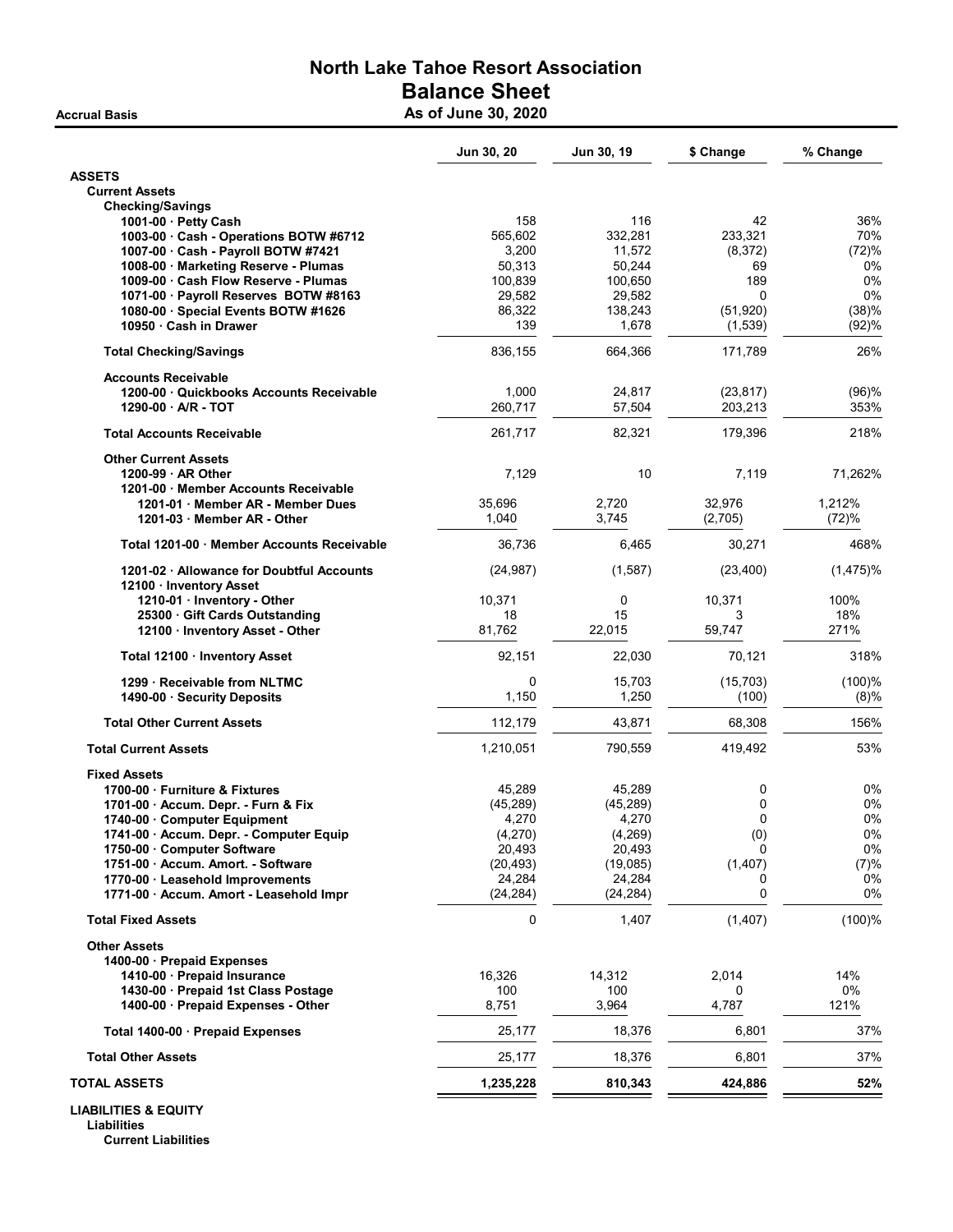## North Lake Tahoe Resort Association Balance Sheet Accrual Basis **As of June 30, 2020**

|                                               | Jun 30, 20 | Jun 30, 19 | \$ Change    | % Change |
|-----------------------------------------------|------------|------------|--------------|----------|
| <b>Accounts Payable</b>                       |            |            |              |          |
| 2000-00 · Accounts Payable                    | 26,683     | 73,556     | (46, 874)    | (64)%    |
| <b>Total Accounts Payable</b>                 | 26,683     | 73,556     | (46, 874)    | (64)%    |
| <b>Other Current Liabilities</b>              |            |            |              |          |
| 21000 · Salaries/Wages/Payroll Liabilit       |            |            |              |          |
| 2100-00 · Salaries / Wages Payable            | 25,293     | 20,922     | 4,372        | 21%      |
| 2101-00 · Incentive Payable                   | 88,565     | 58,630     | 29,935       | 51%      |
| 2102-00 Commissions Payable                   | 3,506      | 7,132      | (3,626)      | (51)%    |
| 2120-00 · Empl. Federal Tax Payable           | 10,829     | 9,775      | 1,054        | 11%      |
| 2175-00 · 401 (k) Plan                        | 4.340      | 4,369      | (29)         | (1)%     |
| 2180-00 · Estimated PTO Liability             | 54,845     | 52,993     | 1,852        | 4%       |
| Total 21000 · Salaries/Wages/Payroll Liabilit | 187,378    | 153,821    | 33,558       | 22%      |
| 2190-00 Sales and Use Tax Payable             |            |            |              |          |
| 2195-00 · Use Tax Payable                     | 0          | 827        | (827)        | (100)%   |
| 25500 · * Sales Tax Payable                   | 1,374      | 2,307      | (932)        | (40)%    |
| Total 2190-00 · Sales and Use Tax Payable     | 1,374      | 3,134      | (1,759)      | (56)%    |
| 2250-00 Accrued Expenses                      | 76,222     | 59,690     | 16,532       | 28%      |
| 2300-00 · Marketing Cooperative Liabili       | 6,073      | 0          | 6,073        | 100%     |
| 2400-60 · Deferred Revenue- Member Dues       | 28,890     | 57,969     | (29,079)     | (50)%    |
| 2500-00 Deferred Revenue - TMBC               | 1,290      | 840        | 450          | 54%      |
| 2700-00 Deferred Rev. County                  | 0          | (0)        | <sup>0</sup> | 100%     |
| 2900-00 Due To/From County of Placer          | 437,803    | 19,871     | 417,931      | 2,103%   |
| <b>Total Other Current Liabilities</b>        | 739,031    | 295,325    | 443,706      | 150%     |
| <b>Total Current Liabilities</b>              | 765,714    | 368,881    | 396,832      | 108%     |
| <b>Total Liabilities</b>                      | 765,714    | 368,881    | 396,832      | 108%     |
| <b>Equity</b>                                 |            |            |              |          |
| 32000 · Unrestricted Net Assets               | (17,007)   | (11,669)   | (5, 338)     | (46)%    |
| 3300-11 Designated Marketing Reserve          | 324,590    | 308,202    | 16,388       | 5%       |
| 3301 · Cash Flow Reserve                      | 100,248    | 100,248    | 0            | 0%       |
| 3302 · Marketing Cash Reserve                 | 50,018     | 50,018     | 0            | 0%       |
| <b>Net Income</b>                             | 11,665     | (5, 338)   | 17,003       | 319%     |
| <b>Total Equity</b>                           | 469,515    | 441,461    | 28,053       | 6%       |
| TOTAL LIABILITIES & EQUITY                    | 1,235,228  | 810,343    | 424,886      | 52%      |
|                                               |            |            |              |          |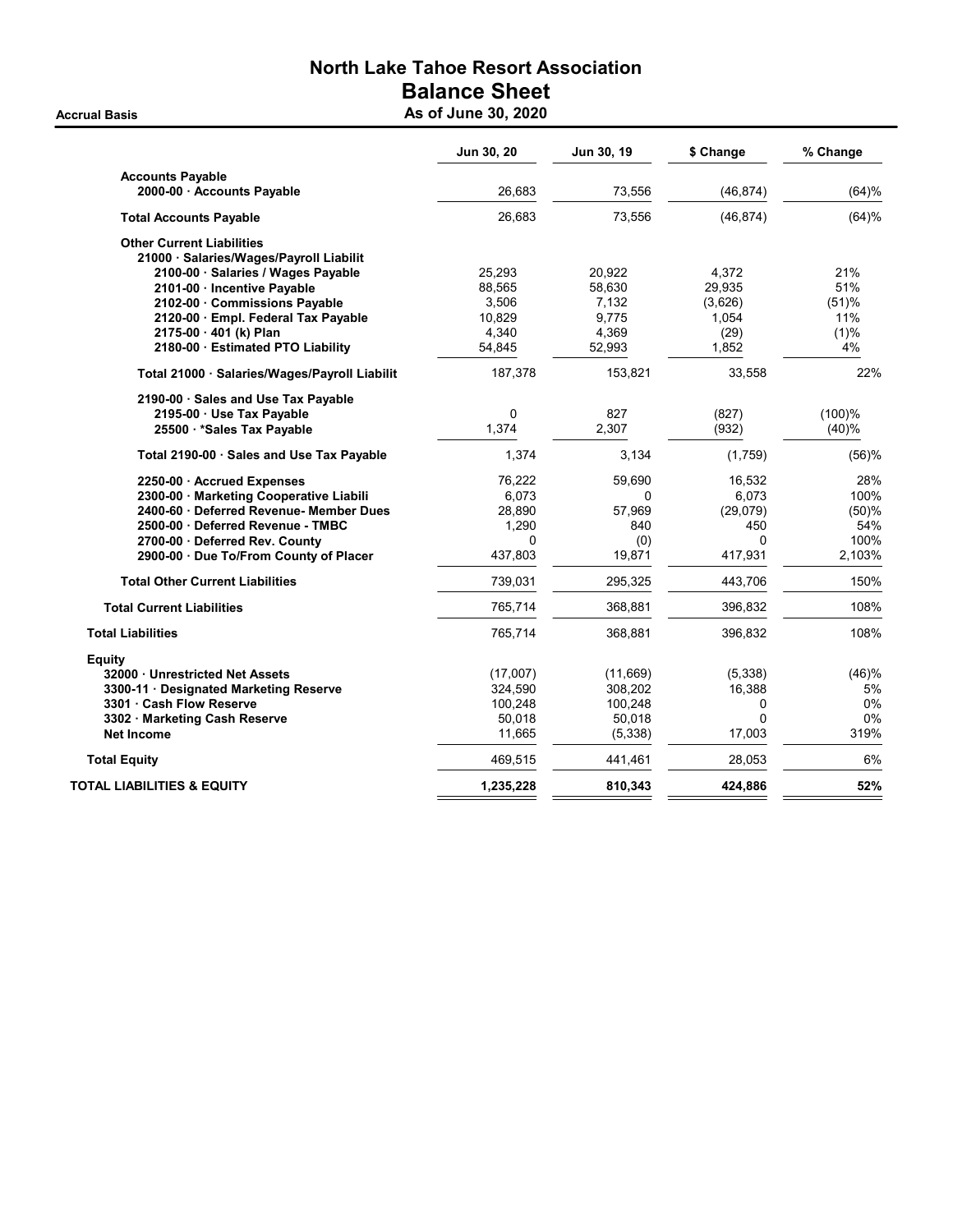## **North Lake Tahoe Resort Association A/R Aging Summary As of June 30, 2020**

|                                               | Current     | 1 - 30 | $31 - 60$ | $61 - 90$ | > 90     | TOTAL      |
|-----------------------------------------------|-------------|--------|-----------|-----------|----------|------------|
| <b>County of Placer</b>                       | 260.717.34  | 0.00   | 0.00      | 0.00      | 0.00     | 260.717.34 |
| <b>Edgewood Tahoe</b>                         | $-5.851.50$ | 0.00   | 0.00      | 0.00      | 5.851.50 | 0.00       |
| <b>Incline Community Business Association</b> | 0.00        | 0.00   | 0.00      | 0.00      | 1.000.00 | 1,000.00   |
| <b>Ritz-Carlton Lake Tahoe</b>                | $-2.050.10$ | 0.00   | 0.00      | 0.00      | 2.050.10 | 0.00       |
| TOTAL                                         | 252.815.74  | 0.00   | 0.00      | 0.00      | 8.901.60 | 261,717.34 |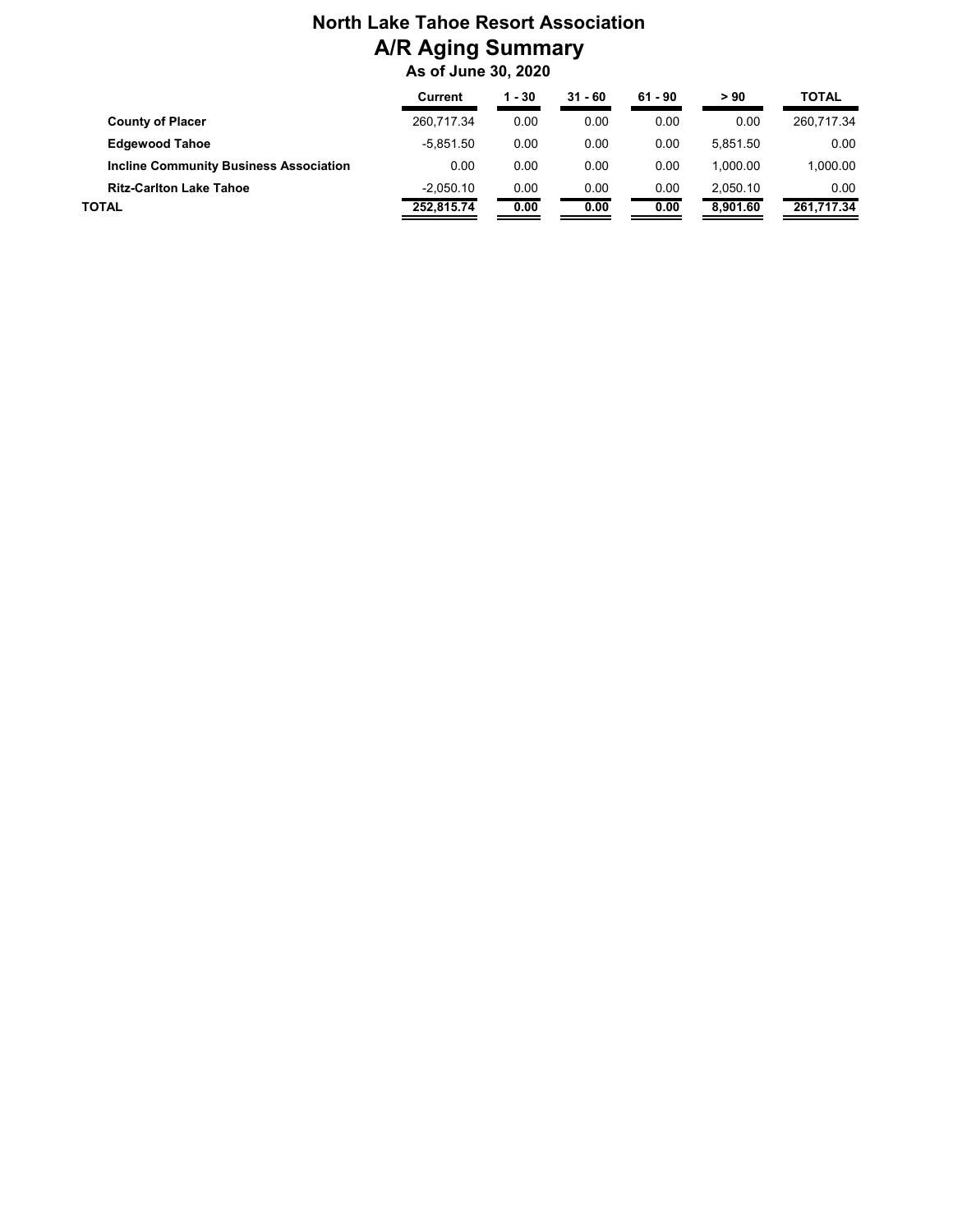## **North Lake Tahoe Resort Association A/P Aging Summary As of June 30, 2020**

|                                            | Current   | $1 - 30$ | $31 - 60$ | 61 - 90 | > 90  | <b>TOTAL</b> |
|--------------------------------------------|-----------|----------|-----------|---------|-------|--------------|
| <b>ADP</b>                                 | 799.47    | 0.00     | 0.00      | 0.00    | 0.00  | 799.47       |
| Anne-Karin Atwood*                         | 12.94     | 0.00     | 0.00      | 0.00    | 0.00  | 12.94        |
| <b>Annie's Cleaning Service</b>            | 625.00    | 0.00     | 0.00      | 0.00    | 0.00  | 625.00       |
| <b>Apothecary of Light, LLC</b>            | 250.00    | 0.00     | 0.00      | 0.00    | 0.00  | 250.00       |
| <b>AT &amp; T*</b>                         | 829.80    | 0.00     | 0.00      | 0.00    | 0.00  | 829.80       |
| <b>AugustineIdeas</b>                      | 5,356.25  | 0.00     | 0.00      | 0.00    | 0.00  | 5,356.25     |
| <b>Bank of the West Bank Card Center</b>   | 2,033.94  | 0.00     | 0.00      | 0.00    | 0.00  | 2,033.94     |
| <b>Caesars Entertainment</b>               | 50.00     | 0.00     | 0.00      | 0.00    | 0.00  | 50.00        |
| <b>Cintas Corporation #623</b>             | 427.15    | 407.11   | 0.00      | 0.00    | 0.00  | 834.26       |
| <b>Creative Concepts*</b>                  | 45.00     | 0.00     | 0.00      | 0.00    | 0.00  | 45.00        |
| FedEx                                      | 0.00      | 59.59    | 0.00      | 0.00    | 0.00  | 59.59        |
| <b>FP Mailing Solutions</b>                | 118.89    | 0.00     | 0.00      | 0.00    | 0.00  | 118.89       |
| <b>Geo-Tourism Specialties</b>             | 42.97     | 0.00     | 0.00      | 0.00    | 0.00  | 42.97        |
| <b>Google LLC</b>                          | 162.00    | 0.00     | 0.00      | 0.00    | 0.00  | 162.00       |
| <b>Great Basin Window Cleaning</b>         | 425.00    | 0.00     | 0.00      | 0.00    | 0.00  | 425.00       |
| <b>InfiniSource Benefits</b>               | 70.00     | 0.00     | 0.00      | 0.00    | 0.00  | 70.00        |
| <b>Jeffrey Hentz</b>                       | 400.00    | 0.00     | 0.00      | 0.00    | 0.00  | 400.00       |
| <b>Johnson Controls Fire Protection LP</b> | 86.75     | 0.00     | 0.00      | 0.00    | 0.00  | 86.75        |
| JVP Communications, LLC                    | 990.00    | 0.00     | 0.00      | 0.00    | 0.00  | 990.00       |
| Keith Design Group                         | 2,925.00  | 0.00     | 0.00      | 0.00    | 0.00  | 2,925.00     |
| <b>Kym Fabel</b>                           | 71.00     | 0.00     | 0.00      | 0.00    | 0.00  | 71.00        |
| <b>Liz Bowling</b>                         | 307.00    | 0.00     | 0.00      | 0.00    | 0.00  | 307.00       |
| <b>Mountain Area Preservation</b>          | 375.00    | 0.00     | 0.00      | 0.00    | 0.00  | 375.00       |
| <b>Office Boss</b>                         | 17.31     | 0.00     | 0.00      | 0.00    | 0.00  | 17.31        |
| Porter Simon*                              | 340.00    | 0.00     | 0.00      | 0.00    | 0.00  | 340.00       |
| <b>Sarah Winters</b>                       | 90.92     | 0.00     | 0.00      | 0.00    | 0.00  | 90.92        |
| Southwest Gas Corporation*                 | 29.76     | 0.00     | 0.00      | 0.00    | 0.00  | 29.76        |
| Swigard's True Value Hardware, Inc.*       | 7.50      | 0.00     | 0.00      | 0.00    | 0.00  | 7.50         |
| Tahoe Truckee Sierra Disposal*             | 236.67    | 0.00     | 0.00      | 0.00    | 0.00  | 236.67       |
| The Abbi Agency, Inc.                      | 7,664.50  | 0.00     | 0.00      | 0.00    | 0.00  | 7,664.50     |
| The Paper Trail*                           | 0.00      | 660.00   | 0.00      | 0.00    | 0.00  | 660.00       |
| Van Siclen, DeWitt                         | 214.37    | 0.00     | 0.00      | 0.00    | 0.00  | 214.37       |
| <b>Wells Fargo Financial Leasing</b>       | 365.37    | 0.00     | 0.00      | 0.00    | 0.00  | 365.37       |
| Wholesale Resort Accessories, Inc.         | 0.00      | 0.00     | 0.00      | 0.00    | 78.00 | 78.00        |
| <b>YIG Administration</b>                  | 108.25    | 0.00     | 0.00      | 0.00    | 0.00  | 108.25       |
| TOTAL                                      | 25,477.81 | 1,126.70 | 0.00      | 0.00    | 78.00 | 26,682.51    |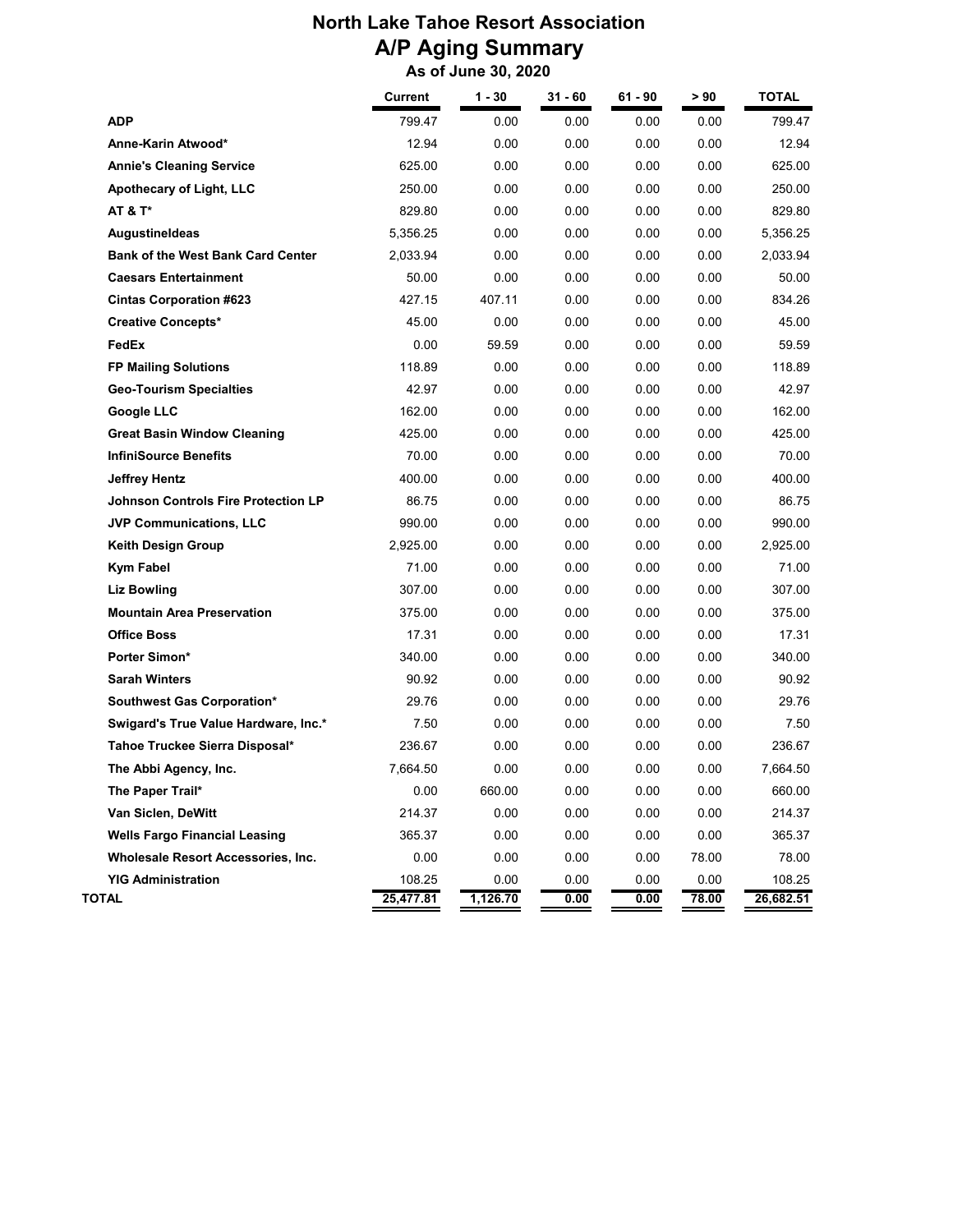| <b>All Departments</b><br><b>Accrual Basis</b>                                                                                                                                                                                                                                                                         |                                                                          |                                                                 |                                                                        |                                                                         |                                                                             |                                                                                         |                                                                             |  |  |
|------------------------------------------------------------------------------------------------------------------------------------------------------------------------------------------------------------------------------------------------------------------------------------------------------------------------|--------------------------------------------------------------------------|-----------------------------------------------------------------|------------------------------------------------------------------------|-------------------------------------------------------------------------|-----------------------------------------------------------------------------|-----------------------------------------------------------------------------------------|-----------------------------------------------------------------------------|--|--|
|                                                                                                                                                                                                                                                                                                                        | <b>Jun 20</b>                                                            | <b>Budget</b>                                                   | \$ Over Budget                                                         | Jul '19 - Jun                                                           | <b>YTD Budget</b>                                                           | \$ Over Budget                                                                          | Annual Bud                                                                  |  |  |
| <b>Ordinary Income/Expense</b>                                                                                                                                                                                                                                                                                         |                                                                          |                                                                 |                                                                        |                                                                         |                                                                             |                                                                                         |                                                                             |  |  |
| Income<br>4050-00 County of Placer TOT Funding<br>4200-00 · Membership Dues Revenue<br>4250-00 · Revenues-Membership Activities<br>4250-01 · Community Awards                                                                                                                                                          | 156,831<br>11,342                                                        | 282,525<br>10,833                                               | (125, 693)<br>509                                                      | 3,519,832<br>134,937                                                    | 3,914,430<br>130,000                                                        | (394, 598)<br>4,937                                                                     | 3,914,430<br>130,000                                                        |  |  |
| 4250-04 · Silent Auction<br>4250-05 · Sponsorships<br>4250-01 · Community Awards - Other                                                                                                                                                                                                                               | 0<br>0<br>0                                                              | $\mathbf 0$<br>0<br>$\mathbf 0$                                 | 0<br>0<br>0                                                            | $\mathbf 0$<br>0<br>0                                                   | 17,000<br>17,000<br>16,000                                                  | (17,000)<br>(17,000)<br>(16,000)                                                        | 17,000<br>17,000<br>16,000                                                  |  |  |
| Total 4250-01 · Community Awards                                                                                                                                                                                                                                                                                       | $\mathbf 0$                                                              | $\mathbf 0$                                                     | $\mathbf 0$                                                            | 0                                                                       | 50,000                                                                      | (50,000)                                                                                | 50,000                                                                      |  |  |
| 4250-02 · Chamber Events<br>4250-03 · Summer/Winter Rec Luncheon                                                                                                                                                                                                                                                       | $\mathbf 0$<br>$\mathbf 0$                                               | 0<br>$\mathbf 0$                                                | 0<br>$\mathbf 0$                                                       | 0<br>0                                                                  | 2,500<br>2,700                                                              | (2,500)<br>(2,700)                                                                      | 2,500<br>2,700                                                              |  |  |
| 4251-00 · Tues AM Breakfast Club<br>4251-01 · Tues AM Breakfast Club Sponsors<br>4251-00 · Tues AM Breakfast Club - Other                                                                                                                                                                                              | 0<br>0                                                                   | $\mathbf 0$<br>636                                              | 0<br>(636)                                                             | 3,325<br>4,380                                                          | 3,000<br>7,000                                                              | 325<br>(2,620)                                                                          | 3,000<br>7,000                                                              |  |  |
| Total 4251-00 · Tues AM Breakfast Club                                                                                                                                                                                                                                                                                 | $\mathbf 0$                                                              | 636                                                             | (636)                                                                  | 7,705                                                                   | 10,000                                                                      | (2, 295)                                                                                | 10,000                                                                      |  |  |
| 4250-00 · Revenues-Membership Activities - Other                                                                                                                                                                                                                                                                       | 435                                                                      | 200                                                             | 235                                                                    | 8,541                                                                   | 4,000                                                                       | 4,541                                                                                   | 4,000                                                                       |  |  |
| Total 4250-00 · Revenues-Membership Activities                                                                                                                                                                                                                                                                         | 435                                                                      | 836                                                             | (401)                                                                  | 16,246                                                                  | 69,200                                                                      | (52, 954)                                                                               | 69,200                                                                      |  |  |
| 4253-00 · Revenue- Other<br>4350-00 · Special Events (Marketing)<br>4600-00 Commissions                                                                                                                                                                                                                                | $\Omega$<br>88,889                                                       | 0<br>$\Omega$                                                   | $\Omega$<br>88,889                                                     | 1,000<br>88,889                                                         | 0<br>0                                                                      | 1,000<br>88,889                                                                         | 0<br>0                                                                      |  |  |
| 4601-00 Commissions - South Shore<br>4600-00 · Commissions - Other                                                                                                                                                                                                                                                     | 0<br>(11, 676)                                                           | 0<br>0                                                          | 0<br>(11, 676)                                                         | 10,138<br>22,645                                                        | $\mathbf 0$<br>28,276                                                       | 10,138<br>(5,631)                                                                       | 0<br>28,276                                                                 |  |  |
| Total 4600-00 · Commissions                                                                                                                                                                                                                                                                                            | (11, 676)                                                                | $\Omega$                                                        | (11, 676)                                                              | 32,783                                                                  | 28,276                                                                      | 4,507                                                                                   | 28,276                                                                      |  |  |
| 46000 · Merchandise Sales<br>4502-00 · Non-Retail VIC income<br>4504-00 · Retail Revenue - Other<br>46000 · Merchandise Sales - Other                                                                                                                                                                                  | 0<br>6,256<br>3,714                                                      | 400<br>$\Omega$<br>12,000                                       | (400)<br>6,256<br>(8, 286)                                             | 9,867<br>15,240<br>77,460                                               | 4,800<br>0<br>108,100                                                       | 5,067<br>15,240<br>(30, 640)                                                            | 4,800<br>$\Omega$<br>108,100                                                |  |  |
| Total 46000 · Merchandise Sales                                                                                                                                                                                                                                                                                        | 9,971                                                                    | 12,400                                                          | (2, 429)                                                               | 102,567                                                                 | 112,900                                                                     | (10, 333)                                                                               | 112,900                                                                     |  |  |
| <b>Total Income</b>                                                                                                                                                                                                                                                                                                    | 255,793                                                                  | 306,594                                                         | (50, 802)                                                              | 3,896,254                                                               | 4,254,806                                                                   | (358, 552)                                                                              | 4,254,806                                                                   |  |  |
| <b>Gross Profit</b>                                                                                                                                                                                                                                                                                                    | 255,793                                                                  | 306,594                                                         | (50, 802)                                                              | 3,896,254                                                               | 4,254,806                                                                   | (358, 552)                                                                              | 4,254,806                                                                   |  |  |
| <b>Expense</b>                                                                                                                                                                                                                                                                                                         |                                                                          |                                                                 |                                                                        |                                                                         |                                                                             |                                                                                         |                                                                             |  |  |
| 5000-00 · Salaries & Wages<br>5010-00 · Sales Commissions<br>5020-00 $\cdot$ P/R - Tax Expense<br>5030-00 · P/R - Health Insurance Expense<br>5040-00 · P/R - Workmans Comp<br>5060-00 $\cdot$ 401 (k)<br>5061-00 · 401k Profit Sharing<br>5070-00 · Other Benefits and Expenses<br>5000-00 · Salaries & Wages - Other | (2, 151)<br>5,165<br>9,846<br>884<br>2,306<br>$\Omega$<br>864<br>113,868 | 800<br>4,816<br>11,868<br>1,239<br>3,606<br>80<br>493<br>64,142 | (2,951)<br>348<br>(2,022)<br>(355)<br>(1,300)<br>(80)<br>371<br>49,726 | 13,174<br>70,018<br>125,091<br>8,455<br>30,939<br>0<br>4,686<br>910,904 | 9,600<br>84,163<br>142,416<br>13,981<br>41,981<br>960<br>5,040<br>1,023,304 | 3,574<br>(14, 145)<br>(17, 325)<br>(5,526)<br>(11, 042)<br>(960)<br>(354)<br>(112, 400) | 9,600<br>84,163<br>142,416<br>13,981<br>41,981<br>960<br>5,040<br>1,023,304 |  |  |
| Total 5000-00 · Salaries & Wages                                                                                                                                                                                                                                                                                       | 130,783                                                                  | 87,045                                                          | 43,737                                                                 | 1,163,267                                                               | 1,321,445                                                                   | (158, 178)                                                                              | 1,321,445                                                                   |  |  |
| 5100-00 · Rent<br>$5110-00 \cdot$ Utilities<br>5140-00 · Repairs & Maintenance<br>5150-00 · Office - Cleaning<br>$5100-00 \cdot$ Rent - Other                                                                                                                                                                          | 616<br>87<br>1,050<br>13,330                                             | 1,127<br>2,464<br>2,392<br>11,122                               | (510)<br>(2, 377)<br>(1, 342)<br>2,208                                 | 10,035<br>7,185<br>10,240<br>157,324                                    | 12,899<br>21,938<br>10,362<br>151,529                                       | (2,864)<br>(14, 753)<br>(122)<br>5,795                                                  | 12,899<br>21,938<br>10,362<br>151,529                                       |  |  |
| Total 5100-00 · Rent                                                                                                                                                                                                                                                                                                   | 15,083                                                                   | 17,105                                                          | (2,022)                                                                | 184,784                                                                 | 196,728                                                                     | (11, 944)                                                                               | 196,728                                                                     |  |  |
| 5310-00 · Telephone<br>5320-00 · Telephone                                                                                                                                                                                                                                                                             | 2,170                                                                    | 1,842                                                           | 328                                                                    | 24,219                                                                  | 24,134                                                                      | 85                                                                                      | 24,134                                                                      |  |  |
| Total 5310-00 · Telephone                                                                                                                                                                                                                                                                                              | 2,170                                                                    | 1,842                                                           | 328                                                                    | 24,219                                                                  | 24,134                                                                      | 85                                                                                      | 24,134                                                                      |  |  |
| 5420-00 Mail - USPS<br>5480-00 · Mail - Fed Ex<br>5420-00 · Mail - USPS - Other                                                                                                                                                                                                                                        | 21<br>0                                                                  | 213                                                             | (213)                                                                  | 21<br>1,957                                                             | 2,578                                                                       | (621)                                                                                   | 2,578                                                                       |  |  |
| Total 5420-00 · Mail - USPS                                                                                                                                                                                                                                                                                            | 21                                                                       | 213                                                             | (193)                                                                  | 1,978                                                                   | 2,578                                                                       | (600)                                                                                   | 2,578                                                                       |  |  |
| 5510-00 · Insurance/Bonding                                                                                                                                                                                                                                                                                            | 269                                                                      | 795                                                             | (526)                                                                  | 10,480                                                                  | 9,604                                                                       | 876                                                                                     | 9,604                                                                       |  |  |
| $5520-00 \cdot$ Supplies<br>5525-00 · Supplies- Computer <\$1000<br>5520-00 · Supplies - Other                                                                                                                                                                                                                         | $\mathbf 0$<br>1,358                                                     | 423<br>7,958                                                    | (423)<br>(6,600)                                                       | 855<br>32,921                                                           | 10,442<br>36,248                                                            | (9, 587)<br>(3, 327)                                                                    | 10,442<br>36,248                                                            |  |  |
| Total 5520-00 · Supplies                                                                                                                                                                                                                                                                                               | 1,358                                                                    | 8,381                                                           | (7,023)                                                                | 33,777                                                                  | 46,690                                                                      | (12, 913)                                                                               | 46,690                                                                      |  |  |
| 5610-00 · Depreciation<br>5700-00 · Equipment Support & Maintenance<br>5710-00 · Taxes, Licenses & Fees<br>5740-00 · Equipment Rental/Leasing<br>5800-00 · Training Seminars<br>5850-00 · Artist of Month - Commissions                                                                                                | 110<br>2,844<br>967<br>484<br>0<br>0                                     | 40<br>2,476<br>1,062<br>1,241<br>1,421<br>360                   | 70<br>368<br>(94)<br>(756)<br>(1, 421)<br>(360)                        | 1,407<br>25,203<br>11,488<br>10,142<br>4,513<br>9,927                   | 1,656<br>29,952<br>12,895<br>15,104<br>12,835<br>4,320                      | (249)<br>(4,749)<br>(1, 407)<br>(4,961)<br>(8,323)<br>5,607                             | 1,656<br>29,952<br>12,895<br>15,104<br>12,835<br>4,320                      |  |  |
| 5900-00 · Professional Fees<br>5910-00 · Professional Fees - Attorneys<br>5920-00 · Professional Fees - Accountant<br>5921-00 · Professional Fees - Other                                                                                                                                                              | 340<br>0<br>0                                                            | 1,025<br>0<br>20,983                                            | (685)<br>0<br>(20, 983)                                                | 5,060<br>21,825<br>91,498                                               | 9,000<br>24,900<br>100,800                                                  | (3,940)<br>(3,075)<br>(9,302)                                                           | 9,000<br>24,900<br>100,800                                                  |  |  |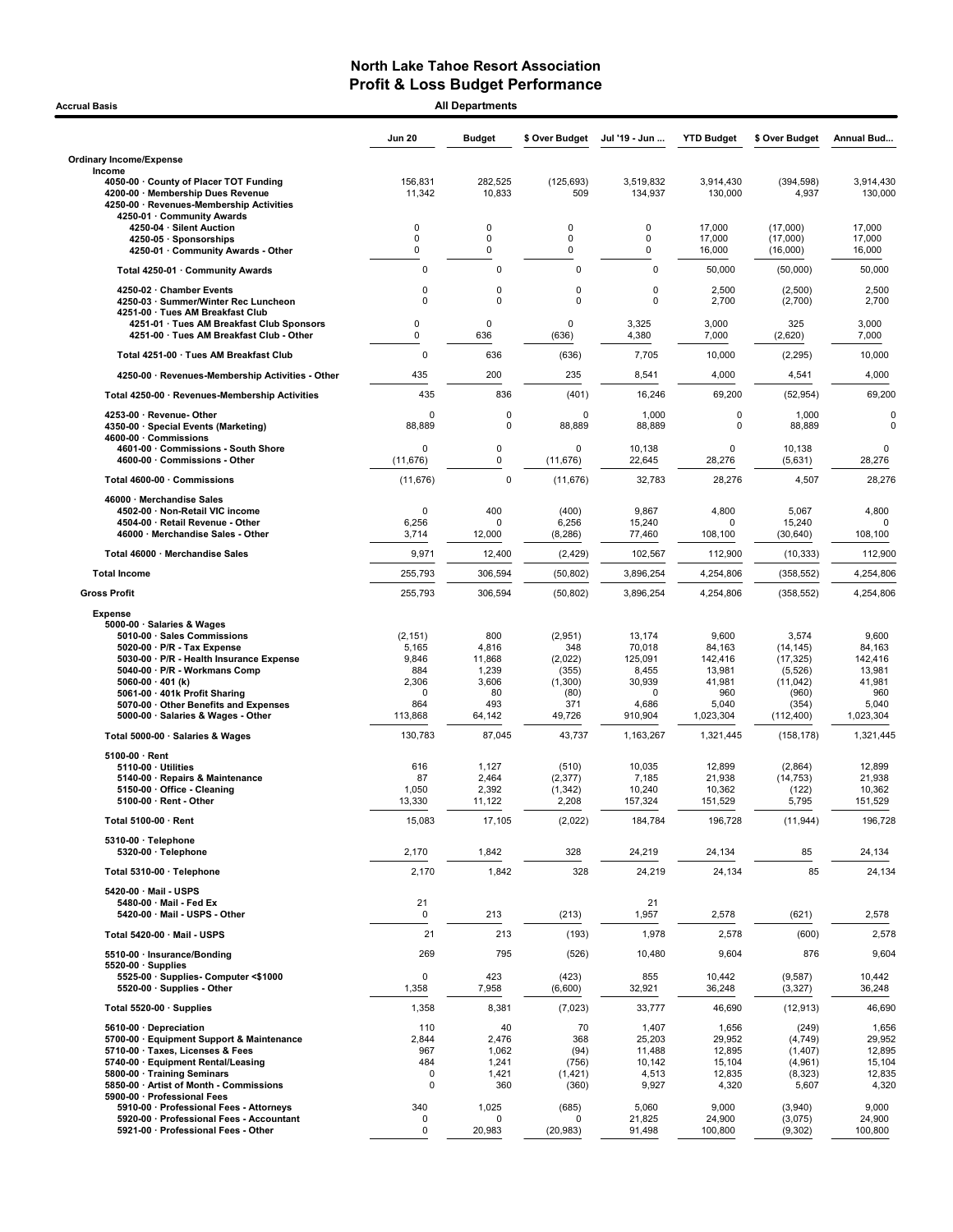Accrual Basis **All Departments** All Departments and All Departments and All Departments and All Departments and All Departments and All Departments and All Departments and All Departments and All Departments and All Depart

| All Departments |  |
|-----------------|--|

|                                                                                                                                                                                                                                                                             | <b>Jun 20</b>                                                  | <b>Budget</b>                                                  | \$ Over Budget                                                                  | Jul '19 - Jun                                                                          | <b>YTD Budget</b>                                                          | \$ Over Budget                                                                               | Annual Bud                                                                 |
|-----------------------------------------------------------------------------------------------------------------------------------------------------------------------------------------------------------------------------------------------------------------------------|----------------------------------------------------------------|----------------------------------------------------------------|---------------------------------------------------------------------------------|----------------------------------------------------------------------------------------|----------------------------------------------------------------------------|----------------------------------------------------------------------------------------------|----------------------------------------------------------------------------|
| Total 5900-00 · Professional Fees                                                                                                                                                                                                                                           | 340                                                            | 22,008                                                         | (21,668)                                                                        | 118,383                                                                                | 134,700                                                                    | (16, 317)                                                                                    | 134,700                                                                    |
| 5941-00 · Research & Planning<br>$6020-00 \cdot$ Programs                                                                                                                                                                                                                   | $\Omega$                                                       | 1,800                                                          | (1,800)                                                                         | 0                                                                                      | 21,600                                                                     | (21,600)                                                                                     | 21,600                                                                     |
| 6016-00 · Special Event Partnership<br>6018-00 · Business Assoc. Grants                                                                                                                                                                                                     | 12,250<br>20,000                                               | 10,000<br>0                                                    | 2,250<br>20,000                                                                 | 30,704<br>20,000                                                                       | 50,000<br>30,000                                                           | (19, 296)<br>(10,000)                                                                        | 50,000<br>30,000                                                           |
| Total 6020-00 · Programs                                                                                                                                                                                                                                                    | 32,250                                                         | 10,000                                                         | 22,250                                                                          | 50,704                                                                                 | 80,000                                                                     | (29, 296)                                                                                    | 80,000                                                                     |
| 6420-00 · Events<br>6420-01 · Sponsorships<br>6023-00 · Autumn Food & Wine                                                                                                                                                                                                  | 88,889                                                         | $\mathbf 0$                                                    | 88,889                                                                          | 123,558                                                                                | 37,495                                                                     | 86,063                                                                                       | 37,495                                                                     |
| 6421-01 · 4th of July Fireworks<br>6421-04 · Broken Arrow Skyrace<br>$6421-06 \cdot$ Spartan<br>6421-07 · Tahoe Lacrosse Tournament<br>6421-09 · Wanderlust<br>6421-10 · WinterWonderGrass - Tahoe<br>6421-16 · Mountain Travel Symposium<br>6420-01 · Sponsorships - Other | 0<br>0<br>0<br>0<br>0<br>0<br>0<br>(5,000)                     | $\mathbf 0$<br>400<br>0<br>$\mathbf 0$<br>7,000<br>0<br>0<br>0 | $\mathbf 0$<br>(400)<br>0<br>$\mathbf 0$<br>(7,000)<br>0<br>$\Omega$<br>(5,000) | $\mathbf 0$<br>$\mathbf 0$<br>254,019<br>6,000<br>$\mathbf 0$<br>21,120<br>10,078<br>0 | 20,000<br>25,400<br>254,400<br>6,000<br>37,500<br>21,900<br>75,000<br>0    | (20,000)<br>(25, 400)<br>(381)<br>0<br>(37,500)<br>(780)<br>(64, 922)<br>0                   | 20,000<br>25,400<br>254,400<br>6,000<br>37,500<br>21,900<br>75,000<br>0    |
| Total 6420-01 · Sponsorships                                                                                                                                                                                                                                                | 83,889                                                         | 7,400                                                          | 76,489                                                                          | 414,774                                                                                | 477,695                                                                    | (62, 921)                                                                                    | 477,695                                                                    |
| 6421-00 · New Event Development<br>6424-00 · Event Operation Expenses                                                                                                                                                                                                       | 16,000<br>$\mathbf 0$                                          | 2,500<br>663                                                   | 13,500<br>(663)                                                                 | 16,000<br>1,617                                                                        | 30,000<br>8,000                                                            | (14,000)<br>(6, 383)                                                                         | 30,000<br>8,000                                                            |
| Total 6420-00 · Events                                                                                                                                                                                                                                                      | 99,889                                                         | 10,563                                                         | 89,326                                                                          | 432,391                                                                                | 515,695                                                                    | (83, 304)                                                                                    | 515,695                                                                    |
| 6423-00 · Membership Activities<br>6434-00 Community Awards Dinner<br>6436-00 · Membership - Wnt/Sum Rec Lunch<br>6437-00 · Tuesday Morning Breakfast Club<br>6442-00 · Public Relations/Website<br>6423-00 · Membership Activities - Other                                 | $\mathbf 0$<br>0<br>$\mathbf 0$<br>477<br>295                  | $\mathbf 0$<br>1,500<br>546<br>417<br>550                      | $\mathbf 0$<br>(1,500)<br>(546)<br>60<br>(255)                                  | 1,222<br>633<br>2,724<br>5,502<br>2,189                                                | 27,500<br>5,000<br>6,000<br>5,000<br>8,500                                 | (26, 278)<br>(4, 367)<br>(3,276)<br>502<br>(6, 311)                                          | 27,500<br>5,000<br>6,000<br>5,000<br>8,500                                 |
| Total 6423-00 · Membership Activities                                                                                                                                                                                                                                       | 772                                                            | 3,012                                                          | (2, 241)                                                                        | 12,270                                                                                 | 52,000                                                                     | (39, 730)                                                                                    | 52,000                                                                     |
| 6730-00 · Marketing Cooperative/Media<br>6740-00 · Media/Collateral/Production<br>6742-00 · Non-NLT Co-Op Marketing Program                                                                                                                                                 | 81,918<br>$\Omega$<br>380                                      | 81,918<br>1,500<br>2,500                                       | 0<br>(1,500)<br>(2, 120)                                                        | 1,503,362<br>413<br>10,384                                                             | 1,503,362<br>3,000<br>27,910                                               | $\mathbf 0$<br>(2, 587)<br>(17, 526)                                                         | 1,503,362<br>3,000<br>27,910                                               |
| 6743-00 · BACC Marketing Programs<br>6743-01 · Shop Local<br>6743-03 · Touch Lake Tahoe<br>6743-04 · High Notes<br>6743-05 · Peak Your Adventure<br>6743-06 · Regional Reopening                                                                                            | $\mathbf 0$<br>$\mathbf 0$<br>$\mathbf 0$<br>O<br>41,433       | $\mathbf 0$<br>3,000<br>10,000<br>15,365<br>$\mathbf 0$        | $\mathbf 0$<br>(3,000)<br>(10,000)<br>(15, 365)<br>41,433                       | 10,557<br>19,788<br>0<br>(1,000)<br>41,433                                             | 20,000<br>20,000<br>20,000<br>20,000<br>$\mathbf 0$                        | (9, 443)<br>(212)<br>(20,000)<br>(21,000)<br>41,433                                          | 20,000<br>20,000<br>20,000<br>20,000<br>0                                  |
| Total 6743-00 · BACC Marketing Programs                                                                                                                                                                                                                                     | 41,433                                                         | 28,365                                                         | 13,068                                                                          | 70,777                                                                                 | 80,000                                                                     | (9, 223)                                                                                     | 80,000                                                                     |
| 7500-00 · Trade Shows/Travel<br>8100-00 · Cost of Goods Sold<br>51100 · Freight and Shipping Costs<br>52500 · Purchase Discounts<br>59900 · POS Inventory Adjustments<br>8100-01 · CGS - Other<br>8100-00 · Cost of Goods Sold - Other                                      | $\Omega$<br>891<br>0<br>263<br>11,092<br>1,870                 | $\mathbf 0$<br>100<br>$\Omega$<br>$\Omega$<br>0<br>6,000       | $\mathbf 0$<br>791<br>0<br>263<br>11,092<br>(4, 130)                            | 3,476<br>3,295<br>(101)<br>614<br>19,745<br>41,268                                     | 3,000<br>1,190<br>$\Omega$<br>0<br>0<br>54,050                             | 476<br>2,105<br>(101)<br>614<br>19,745<br>(12, 782)                                          | 3,000<br>1,190<br>0<br>$\mathbf 0$<br>$\mathbf 0$<br>54,050                |
| Total 8100-00 · Cost of Goods Sold                                                                                                                                                                                                                                          | 14,115                                                         | 6,100                                                          | 8,015                                                                           | 64,822                                                                                 | 55,240                                                                     | 9,582                                                                                        | 55,240                                                                     |
| 8200-00 · Associate Relations<br>8300-00 · Board Functions<br>8500-00 · Credit Card Fees<br>8600-00 · Additional Opportunites<br>8700-00 · Automobile Expenses<br>8750-00 · Meals/Meetings<br>8810-00 · Dues & Subscriptions<br>8910-00 · Travel<br>8920-00 · Bad Debt      | 57<br>1,710<br>248<br>47,456<br>123<br>0<br>470<br>0<br>22,263 | 628<br>150<br>616<br>3,500<br>493<br>461<br>616<br>0<br>0      | (571)<br>1,560<br>(368)<br>43,956<br>(369)<br>(461)<br>(146)<br>0<br>22,263     | 1,099<br>23,342<br>5,104<br>68,472<br>2,499<br>1,369<br>9,094<br>0<br>25,697           | 7,756<br>5,950<br>7,454<br>32,091<br>6,285<br>5,534<br>7,490<br>7,800<br>0 | (6,657)<br>17,392<br>(2, 350)<br>36,381<br>(3,786)<br>(4, 165)<br>1,604<br>(7,800)<br>25,697 | 7,756<br>5,950<br>7,454<br>32,091<br>6,285<br>5,534<br>7,490<br>7,800<br>0 |
| <b>Total Expense</b>                                                                                                                                                                                                                                                        |                                                                | 296,210                                                        |                                                                                 | 3,884,846                                                                              | 4,234,808                                                                  |                                                                                              | 4,234,808                                                                  |
| <b>Net Ordinary Income</b>                                                                                                                                                                                                                                                  | 497,511<br>(241, 719)                                          | 10,384                                                         | 201,301<br>(252, 103)                                                           | 11,408                                                                                 | 19,998                                                                     | (349, 962)<br>(8,590)                                                                        | 19,998                                                                     |
| <b>Other Income/Expense</b><br>Other Income<br>4700-00 · Revenues- Interest & Investment                                                                                                                                                                                    | 17                                                             | $\mathbf 0$                                                    | 17                                                                              | 258                                                                                    | 0                                                                          | 258                                                                                          | 0                                                                          |
| <b>Total Other Income</b>                                                                                                                                                                                                                                                   | 17                                                             | $\mathbf 0$                                                    | 17                                                                              | 258                                                                                    | $\mathbf 0$                                                                | 258                                                                                          | $\mathbf 0$                                                                |
| <b>Other Expense</b><br>8990-00 · Allocated                                                                                                                                                                                                                                 | 0                                                              | $\mathbf{1}$                                                   | (1)                                                                             | $\pmb{0}$                                                                              | (1)                                                                        | $\mathbf{1}$                                                                                 | (1)                                                                        |
| <b>Total Other Expense</b>                                                                                                                                                                                                                                                  | $\mathbf 0$                                                    | $\overline{1}$                                                 | (1)                                                                             | $\mathbf 0$                                                                            | (1)                                                                        | $\mathbf{1}$                                                                                 | (1)                                                                        |
| <b>Net Other Income</b>                                                                                                                                                                                                                                                     | 17                                                             | (1)                                                            | 18                                                                              | 258                                                                                    | $\mathbf{1}$                                                               | 257                                                                                          | $\overline{1}$                                                             |
| Net Income                                                                                                                                                                                                                                                                  | (241, 702)                                                     | 10,383                                                         | (252, 085)                                                                      | 11,665                                                                                 | 19,999                                                                     | (8, 334)                                                                                     | 19,999                                                                     |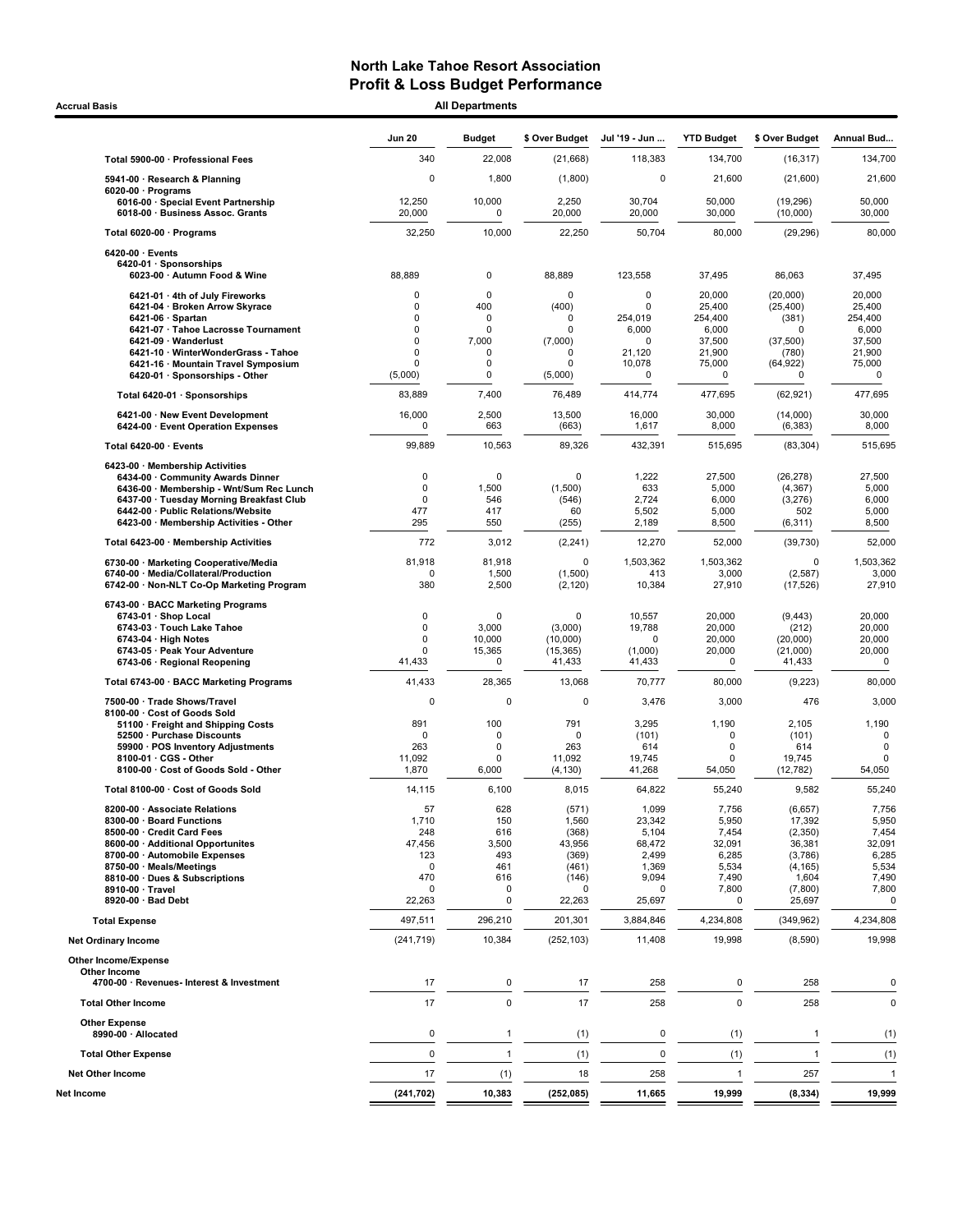## North Lake Tahoe Resort Association Profit & Loss Prev Year Comparison

Accrual Basis July 2019 through June 2020

|                                                                                                                                                                                                                                                                                                                                 | Jul '19 - Jun 20                                                        | Jul '18 - Jun 19                                                          | \$ Change                                                                 | % Change                                                   |
|---------------------------------------------------------------------------------------------------------------------------------------------------------------------------------------------------------------------------------------------------------------------------------------------------------------------------------|-------------------------------------------------------------------------|---------------------------------------------------------------------------|---------------------------------------------------------------------------|------------------------------------------------------------|
| <b>Ordinary Income/Expense</b><br>Income                                                                                                                                                                                                                                                                                        |                                                                         |                                                                           |                                                                           |                                                            |
| 4050-00 · County of Placer TOT Funding<br>4200-00 · Membership Dues Revenue<br>4205-00 · Conference Dues<br>4250-00 · Revenues-Membership Activities<br>4250-01 · Community Awards                                                                                                                                              | 3,519,832<br>134,937<br>0                                               | 3,681,266<br>138,421<br>6,829                                             | $-161,434$<br>$-3,484$<br>$-6,829$                                        | $-4%$<br>$-3%$<br>$-100%$                                  |
| 4250-04 · Silent Auction<br>4250-05 · Sponsorships<br>4250-01 · Community Awards - Other                                                                                                                                                                                                                                        | 0<br>0<br>$\Omega$                                                      | 12,586<br>17,165<br>14,646                                                | $-12,586$<br>$-17,165$<br>$-14,646$                                       | $-100%$<br>$-100%$<br>$-100%$                              |
| Total 4250-01 · Community Awards                                                                                                                                                                                                                                                                                                | 0                                                                       | 44,397                                                                    | $-44,397$                                                                 | $-100%$                                                    |
| 4250-02 · Chamber Events<br>4250-03 · Summer/Winter Rec Luncheon<br>4251-00 · Tues AM Breakfast Club<br>4251-01 · Tues AM Breakfast Club Sponsors                                                                                                                                                                               | 0<br>0<br>3,325                                                         | 2,892<br>2,622<br>2,500                                                   | $-2,892$<br>$-2,622$<br>825                                               | $-100%$<br>$-100%$<br>33%                                  |
| 4251-00 · Tues AM Breakfast Club - Other                                                                                                                                                                                                                                                                                        | 4,380                                                                   | 6,087                                                                     | $-1,707$                                                                  | $-28%$                                                     |
| Total 4251-00 · Tues AM Breakfast Club                                                                                                                                                                                                                                                                                          | 7,705                                                                   | 8,587                                                                     | -882                                                                      | $-10%$                                                     |
| 4250-00 · Revenues-Membership Activities - Other                                                                                                                                                                                                                                                                                | 8,541                                                                   | 4,793                                                                     | 3,748                                                                     | 78%                                                        |
| Total 4250-00 · Revenues-Membership Activities                                                                                                                                                                                                                                                                                  | 16,246                                                                  | 63,292                                                                    | $-47,046$                                                                 | $-74%$                                                     |
| 4252-00 · Sponsorships<br>4253-00 · Revenue- Other<br>4350-00 · Special Events (Marketing)<br>4600-00 · Commissions                                                                                                                                                                                                             | 0<br>1,000<br>88,889                                                    | 600<br>6<br>82,598                                                        | $-600$<br>994<br>6,292                                                    | $-100%$<br>16,567%<br>8%                                   |
| 4601-00 · Commissions - South Shore<br>4600-00 · Commissions - Other                                                                                                                                                                                                                                                            | 10,138<br>22,645                                                        | 22,859<br>49,615                                                          | $-12,721$<br>$-26,970$                                                    | -56%<br>$-54%$                                             |
| Total 4600-00 · Commissions                                                                                                                                                                                                                                                                                                     | 32,783                                                                  | 72,474                                                                    | $-39,691$                                                                 | -55%                                                       |
| 46000 · Merchandise Sales<br>4502-00 · Non-Retail VIC income<br>4504-00 · Retail Revenue - Other<br>46000 · Merchandise Sales - Other                                                                                                                                                                                           | 9,867<br>15,240<br>77,460                                               | 3,212<br>0<br>107,672                                                     | 6,655<br>15,240<br>$-30,212$                                              | 207%<br>100%<br>$-28%$                                     |
| Total 46000 · Merchandise Sales                                                                                                                                                                                                                                                                                                 | 102,567                                                                 | 110,884                                                                   | $-8,317$                                                                  | $-8%$                                                      |
| 4720-00 · Miscellaneous                                                                                                                                                                                                                                                                                                         | 0                                                                       | 5,822                                                                     | $-5,822$                                                                  | $-100%$                                                    |
| <b>Total Income</b>                                                                                                                                                                                                                                                                                                             | 3,896,254                                                               | 4,162,191                                                                 | $-265,937$                                                                | $-6%$                                                      |
| <b>Cost of Goods Sold</b><br>52900 · Purchases - Resale Items                                                                                                                                                                                                                                                                   | 0                                                                       | $\pmb{0}$                                                                 | 0                                                                         | 0%                                                         |
| <b>Total COGS</b>                                                                                                                                                                                                                                                                                                               | 0                                                                       | $\pmb{0}$                                                                 | 0                                                                         | 0%                                                         |
| <b>Gross Profit</b>                                                                                                                                                                                                                                                                                                             | 3,896,254                                                               | 4,162,191                                                                 | -265,937                                                                  | $-6%$                                                      |
| <b>Expense</b><br>5000-00 · Salaries & Wages<br>5000-01 · In-Market Administration<br>5010-00 · Sales Commissions<br>5020-00 · P/R - Tax Expense<br>5030-00 · P/R - Health Insurance Expense<br>5040-00 · P/R - Workmans Comp<br>5060-00 · 401 (k)<br>5070-00 Other Benefits and Expenses<br>5000-00 · Salaries & Wages - Other | 0<br>13,174<br>70,018<br>125,091<br>8,455<br>30,939<br>4,686<br>910,904 | 0<br>19,878<br>76,828<br>120,087<br>7,908<br>34,677<br>3,864<br>1,009,329 | 0<br>$-6,704$<br>$-6,810$<br>5,004<br>547<br>$-3,737$<br>822<br>$-98,425$ | 0%<br>$-34%$<br>-9%<br>4%<br>7%<br>$-11%$<br>21%<br>$-10%$ |
| Total 5000-00 · Salaries & Wages                                                                                                                                                                                                                                                                                                | 1,163,267                                                               | 1,272,570                                                                 | $-109,303$                                                                | $-9%$                                                      |
| $5100-00 \cdot$ Rent<br>$5110-00 \cdot$ Utilities<br>5140-00 · Repairs & Maintenance<br>5150-00 · Office - Cleaning<br>$5100-00 \cdot$ Rent - Other                                                                                                                                                                             | 10,035<br>7,185<br>10,240<br>157,324                                    | 11,649<br>14,222<br>7,570<br>153,525                                      | $-1,614$<br>$-7,037$<br>2,670<br>3,799                                    | $-14%$<br>-50%<br>35%<br>3%                                |
| Total 5100-00 · Rent                                                                                                                                                                                                                                                                                                            | 184,784                                                                 | 186,966                                                                   | $-2,182$                                                                  | $-1%$                                                      |
| $5310-00 \cdot$ Telephone<br>5320-00 · Telephone<br>5350-00 · Internet                                                                                                                                                                                                                                                          | 24,219<br>0                                                             | 26,595<br>25                                                              | $-2,376$<br>-25                                                           | $-9%$<br>$-100%$                                           |
| Total 5310-00 · Telephone                                                                                                                                                                                                                                                                                                       | 24,219                                                                  | 26,620                                                                    | $-2,401$                                                                  | $-9%$                                                      |
| 5420-00 · Mail - USPS<br>5480-00 · Mail - Fed Ex                                                                                                                                                                                                                                                                                | 21                                                                      | 84                                                                        | -63                                                                       | $-76%$                                                     |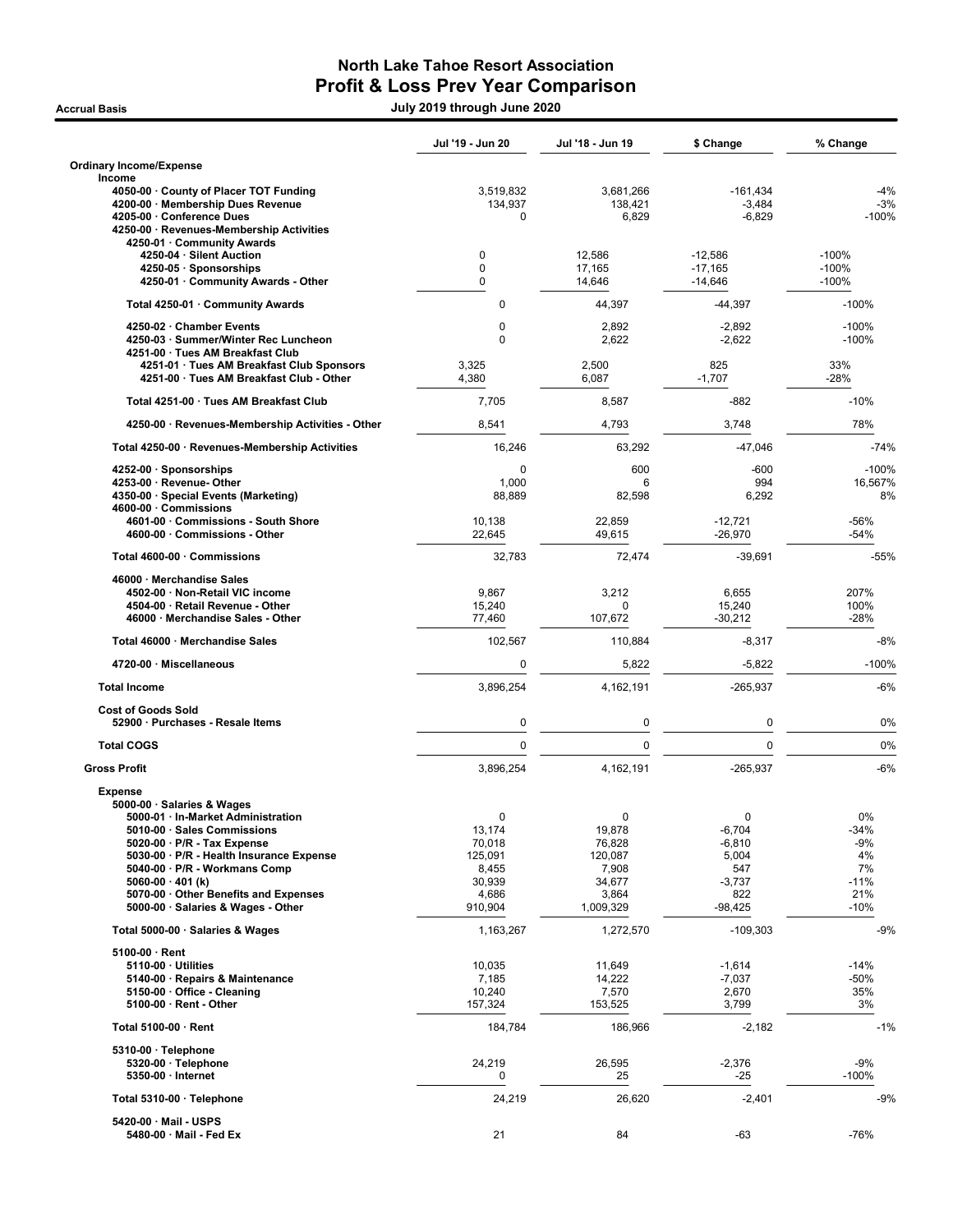## North Lake Tahoe Resort Association Profit & Loss Prev Year Comparison

Accrual Basis July 2019 through June 2020

|                                                                                                                                                                                                                                                                                                                                                                | Jul '19 - Jun 20                                                                                                 | Jul '18 - Jun 19                                                                                                         | \$ Change                                                                                                   | % Change                                                                              |
|----------------------------------------------------------------------------------------------------------------------------------------------------------------------------------------------------------------------------------------------------------------------------------------------------------------------------------------------------------------|------------------------------------------------------------------------------------------------------------------|--------------------------------------------------------------------------------------------------------------------------|-------------------------------------------------------------------------------------------------------------|---------------------------------------------------------------------------------------|
| 5420-00 · Mail - USPS - Other                                                                                                                                                                                                                                                                                                                                  | 1,957                                                                                                            | 2,360                                                                                                                    | $-403$                                                                                                      | $-17%$                                                                                |
| Total 5420-00 · Mail - USPS                                                                                                                                                                                                                                                                                                                                    | 1,978                                                                                                            | 2,444                                                                                                                    | $-466$                                                                                                      | $-19%$                                                                                |
| 5510-00 · Insurance/Bonding<br>$5520-00 \cdot$ Supplies                                                                                                                                                                                                                                                                                                        | 10,480                                                                                                           | 10,838                                                                                                                   | $-358$                                                                                                      | $-3%$                                                                                 |
| 5525-00 · Supplies- Computer <\$1000<br>5520-00 · Supplies - Other                                                                                                                                                                                                                                                                                             | 855<br>32,921                                                                                                    | 7,013<br>21,956                                                                                                          | $-6,158$<br>10,966                                                                                          | $-88%$<br>50%                                                                         |
| Total 5520-00 $\cdot$ Supplies                                                                                                                                                                                                                                                                                                                                 | 33,777                                                                                                           | 28,969                                                                                                                   | 4,808                                                                                                       | 17%                                                                                   |
| 5610-00 · Depreciation<br>5700-00 · Equipment Support & Maintenance<br>5710-00 · Taxes, Licenses & Fees<br>5740-00 · Equipment Rental/Leasing<br>5800-00 · Training Seminars<br>5850-00 · Artist of Month - Commissions                                                                                                                                        | 1,407<br>25,203<br>11,488<br>10,142<br>4,513<br>9,927                                                            | 1,633<br>3,471<br>10,850<br>15,118<br>9,748<br>2,769                                                                     | $-226$<br>21,732<br>638<br>$-4,976$<br>$-5,235$<br>7,159                                                    | $-14%$<br>626%<br>6%<br>$-33%$<br>$-54%$<br>259%                                      |
| 5900-00 · Professional Fees<br>5910-00 · Professional Fees - Attorneys<br>5920-00 · Professional Fees - Accountant<br>5921-00 · Professional Fees - Other                                                                                                                                                                                                      | 5,060<br>21,825<br>91,498                                                                                        | 2,600<br>24,250<br>70,230                                                                                                | 2,460<br>$-2,425$<br>21,268                                                                                 | 95%<br>$-10%$<br>30%                                                                  |
| Total 5900-00 · Professional Fees                                                                                                                                                                                                                                                                                                                              | 118,383                                                                                                          | 97,080                                                                                                                   | 21,303                                                                                                      | 22%                                                                                   |
| 5941-00 · Research & Planning<br>$6020-00 \cdot$ Programs<br>6016-00 · Special Event Partnership<br>6018-00 · Business Assoc. Grants                                                                                                                                                                                                                           | $\mathbf 0$<br>30,704<br>20,000                                                                                  | 19,080<br>50,500<br>30,000                                                                                               | $-19,080$<br>$-19,796$<br>$-10,000$                                                                         | $-100%$<br>$-39%$<br>$-33%$                                                           |
| Total 6020-00 · Programs                                                                                                                                                                                                                                                                                                                                       | 50,704                                                                                                           | 80,500                                                                                                                   | $-29,796$                                                                                                   | $-37%$                                                                                |
| $6420-00 \cdot$ Events<br>6420-01 · Sponsorships<br>6023-00 · Autumn Food & Wine                                                                                                                                                                                                                                                                               | 123,558                                                                                                          | 116,875                                                                                                                  | 6,682                                                                                                       | 6%                                                                                    |
| 6421-01 · 4th of July Fireworks<br>6421-04 · Broken Arrow Skyrace<br>6421-05 · No Barriers<br>$6421-06 \cdot$ Spartan<br>6421-07 · Tahoe Lacrosse Tournament<br>6421-08 · Tough Mudder<br>6421-09 · Wanderlust<br>6421-10 · WinterWonderGrass - Tahoe<br>6421-13 · Big Blue Adventure<br>6421-16 · Mountain Travel Symposium<br>6420-01 · Sponsorships - Other | $\mathbf 0$<br>$\mathbf 0$<br>$\Omega$<br>254,019<br>6,000<br>0<br>$\Omega$<br>21,120<br>$\Omega$<br>10,078<br>0 | 20,085<br>27,500<br>13,779<br>254,353<br>5,000<br>$\mathbf 0$<br>38,816<br>19,447<br>$\mathbf 0$<br>5,625<br>$\mathbf 0$ | $-20,085$<br>$-27,500$<br>$-13,779$<br>$-335$<br>1,000<br>0<br>$-38,816$<br>1,673<br>$\Omega$<br>4,453<br>0 | $-100%$<br>$-100%$<br>$-100%$<br>-0%<br>20%<br>0%<br>$-100%$<br>9%<br>0%<br>79%<br>0% |
| Total 6420-01 · Sponsorships                                                                                                                                                                                                                                                                                                                                   | 414,774                                                                                                          | 501.482                                                                                                                  | $-86,708$                                                                                                   | $-17%$                                                                                |
| 6421-00 · New Event Development<br>6422-00 · Event Media                                                                                                                                                                                                                                                                                                       | 16,000<br>0                                                                                                      | 85,591<br>0                                                                                                              | $-69,591$<br>0                                                                                              | $-81%$<br>0%                                                                          |
| 6424-00 · Event Operation Expenses                                                                                                                                                                                                                                                                                                                             | 1,617                                                                                                            | 8,530                                                                                                                    | $-6,913$                                                                                                    | $-81%$                                                                                |
| Total 6420-00 · Events                                                                                                                                                                                                                                                                                                                                         | 432,391                                                                                                          | 595,603                                                                                                                  | $-163,212$                                                                                                  | $-27%$                                                                                |
| 6423-00 · Membership Activities<br>6434-00 Community Awards Dinner<br>6436-00 · Membership - Wnt/Sum Rec Lunch<br>6437-00 · Tuesday Morning Breakfast Club<br>6441-00 · Membership - Miscellaneous Exp<br>6442-00 · Public Relations/Website<br>$6444-00 \cdot Trades$<br>6423-00 · Membership Activities - Other                                              | 1,222<br>633<br>2,724<br>0<br>5,502<br>0<br>2,189                                                                | 27,155<br>3,492<br>5,436<br>60<br>14,275<br>$\mathbf 0$<br>16,266                                                        | $-25,933$<br>$-2,859$<br>$-2,712$<br>-60<br>$-8,773$<br>0<br>$-14,077$                                      | -96%<br>$-82%$<br>$-50%$<br>$-100%$<br>$-62%$<br>0%<br>$-87%$                         |
| Total 6423-00 · Membership Activities                                                                                                                                                                                                                                                                                                                          | 12,270                                                                                                           | 66,685                                                                                                                   | $-54,415$                                                                                                   | $-82%$                                                                                |
| 6730-00 · Marketing Cooperative/Media<br>6740-00 · Media/Collateral/Production<br>6742-00 · Non-NLT Co-Op Marketing Program                                                                                                                                                                                                                                    | 1,503,362<br>413<br>10,384                                                                                       | 1,459,827<br>1,278<br>25,509                                                                                             | 43,535<br>$-864$<br>$-15,126$                                                                               | 3%<br>-68%<br>-59%                                                                    |
| 6743-00 · BACC Marketing Programs<br>6743-01 · Shop Local<br>6743-03 · Touch Lake Tahoe<br>$6743-04 \cdot$ High Notes<br>6743-05 · Peak Your Adventure<br>6743-06 · Regional Reopening                                                                                                                                                                         | 10,557<br>19,788<br>0<br>$-1,000$<br>41,433                                                                      | 11,308<br>17,000<br>20,545<br>20,970<br>$\mathbf 0$                                                                      | $-752$<br>2,788<br>$-20,545$<br>$-21,970$<br>41,433                                                         | $-7%$<br>16%<br>$-100%$<br>-105%<br>100%                                              |
| Total 6743-00 · BACC Marketing Programs                                                                                                                                                                                                                                                                                                                        | 70,777                                                                                                           | 69,823                                                                                                                   | 954                                                                                                         | 1%                                                                                    |
| 7500-00 · Trade Shows/Travel                                                                                                                                                                                                                                                                                                                                   | 3,476                                                                                                            | 372                                                                                                                      | 3,104                                                                                                       | 834%                                                                                  |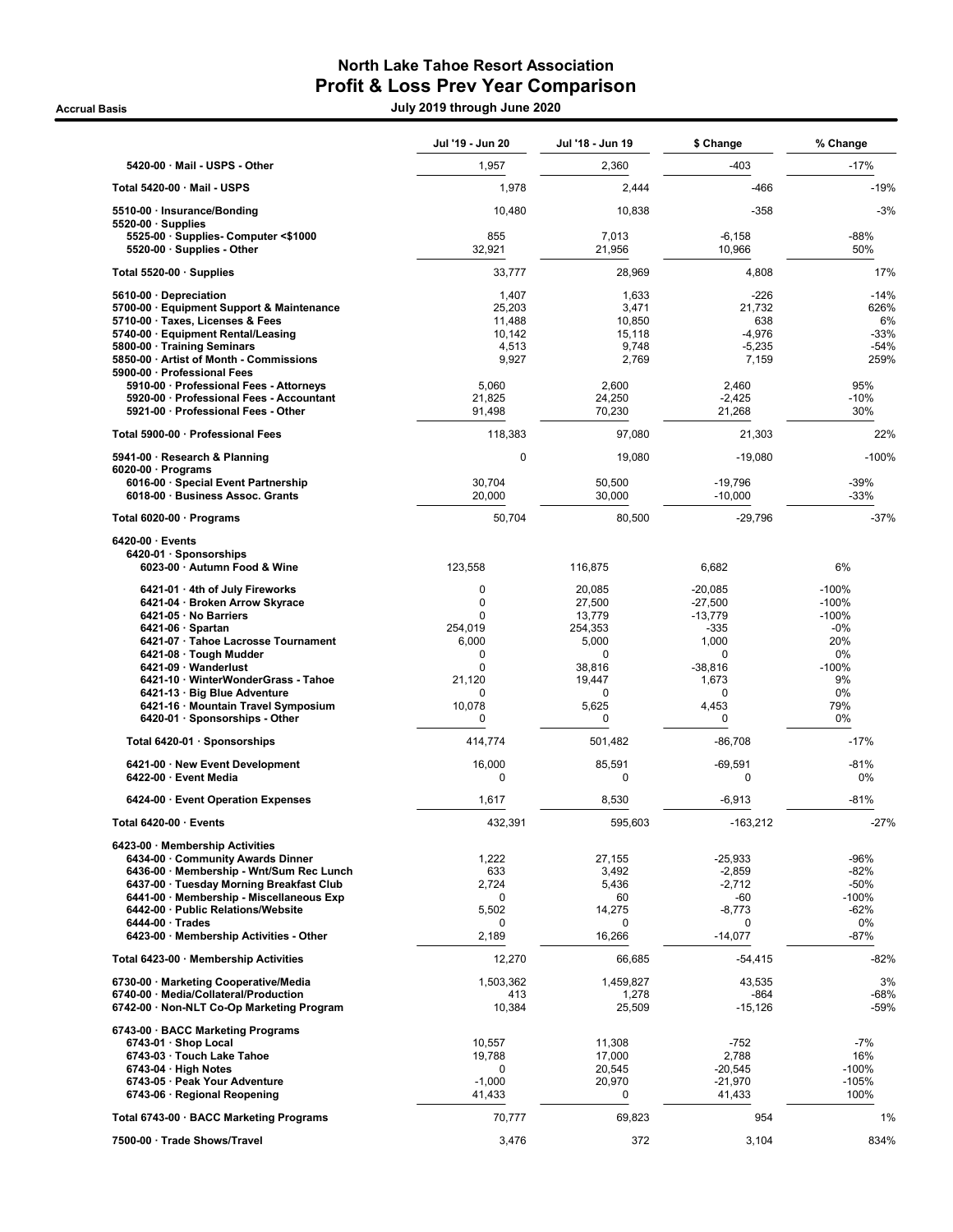## North Lake Tahoe Resort Association Profit & Loss Prev Year Comparison

Accrual Basis July 2019 through June 2020

|                                                                  | Jul '19 - Jun 20 | Jul '18 - Jun 19 | \$ Change  | % Change |
|------------------------------------------------------------------|------------------|------------------|------------|----------|
| 8100-00 · Cost of Goods Sold                                     |                  |                  |            |          |
| 51100 · Freight and Shipping Costs                               | 3,295            | 1.316            | 1,980      | 151%     |
| 52500 · Purchase Discounts                                       | $-101$           | $-40$            | $-60$      | $-149%$  |
| 59900 · POS Inventory Adjustments                                | 614              | 12               | 602        | 5,151%   |
| 8100-01 · CGS - Other                                            | 19.745           | $\Omega$         | 19.745     | 100%     |
| 8100-00 · Cost of Goods Sold - Other                             | 41,268           | 59,984           | $-18,715$  | $-31%$   |
| Total 8100-00 · Cost of Goods Sold                               | 64,822           | 61,271           | 3,552      | 6%       |
| 8200-00 · Associate Relations                                    | 1,099            | 3,880            | $-2,781$   | $-72%$   |
| 8300-00 · Board Functions                                        | 23,342           | 18,433           | 4,910      | 27%      |
| 8500-00 · Credit Card Fees                                       | 5,104            | 7,874            | $-2,770$   | $-35%$   |
| 8600-00 · Additional Opportunites                                | 68,472           | 51,500           | 16,973     | 33%      |
| 8700-00 · Automobile Expenses                                    | 2,499            | 5,446            | $-2,946$   | $-54%$   |
| 8750-00 · Meals/Meetings                                         | 1,369            | 4,372            | $-3,003$   | $-69%$   |
| 8810-00 · Dues & Subscriptions                                   | 9,094            | 7,436            | 1,659      | 22%      |
| 8910-00 · Travel                                                 | 0                | 4,820            | $-4,820$   | $-100%$  |
| 8920-00 · Bad Debt                                               | 25,697           | 15,022           | 10,675     | 71%      |
| <b>Total Expense</b>                                             | 3,884,846        | 4,167,805        | $-282,959$ | $-7%$    |
| <b>Net Ordinary Income</b>                                       | 11,408           | $-5,614$         | 17,022     | 303%     |
| <b>Other Income/Expense</b>                                      |                  |                  |            |          |
| <b>Other Income</b><br>4700-00 · Revenues- Interest & Investment | 258              | 276              | $-19$      | $-7%$    |
| <b>Total Other Income</b>                                        | 258              | 276              | $-19$      | $-7%$    |
|                                                                  |                  |                  |            |          |
| <b>Other Expense</b>                                             |                  |                  |            |          |
| <b>Balancing Adjustments</b>                                     | 0                | 0                | 0          | 0%       |
| 8990-00 · Allocated                                              | 0                | 0                | 0          | 0%       |
| <b>Total Other Expense</b>                                       | 0                | $\mathbf 0$      | 0          | 0%       |
| <b>Net Other Income</b>                                          | 258              | 276              | $-19$      | $-7%$    |
| Net Income                                                       | 11,665           | $-5,338$         | 17,003     | 319%     |
|                                                                  |                  |                  |            |          |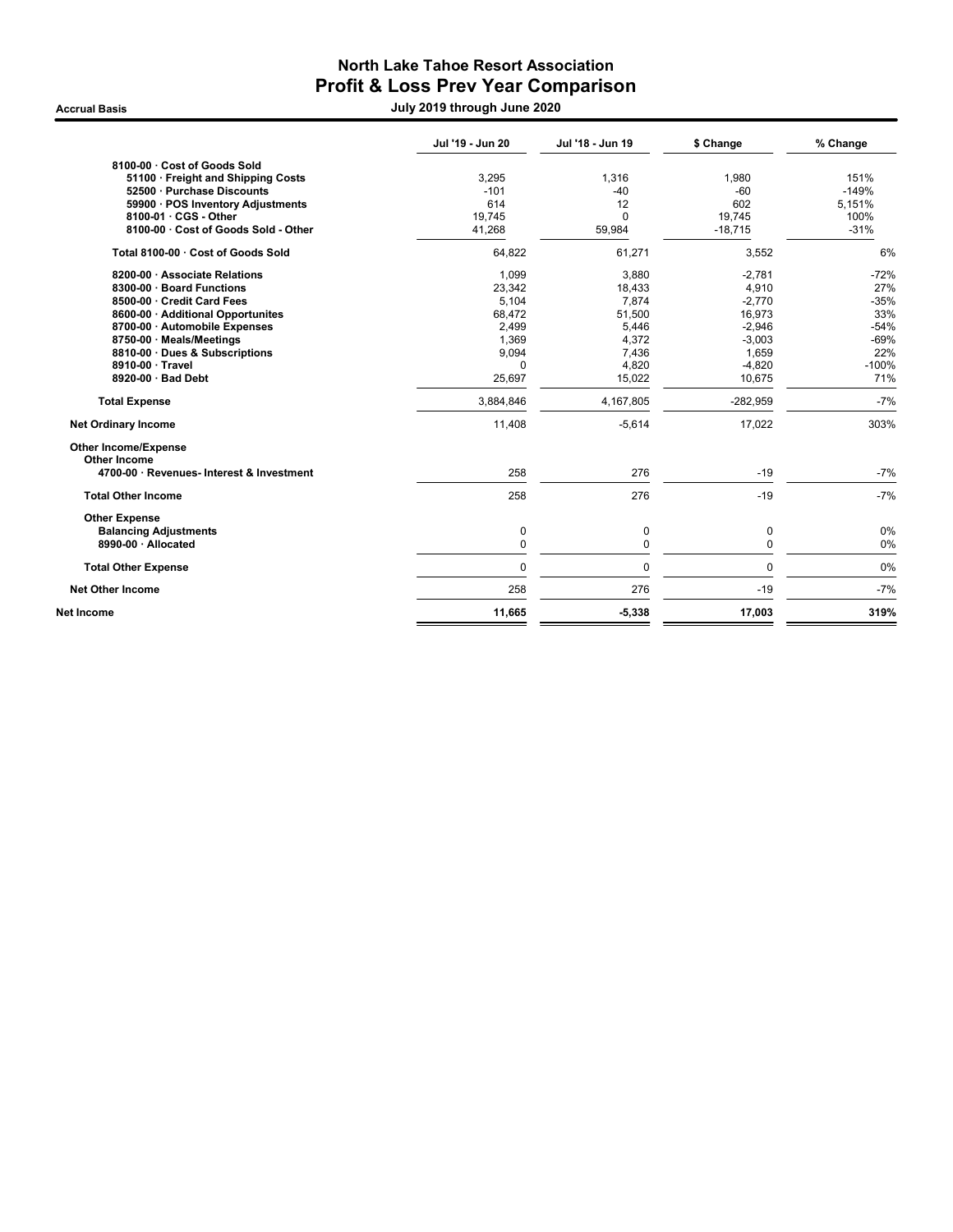| <b>Accrual Basis</b>                                                                                |                      | 11 - Marketing   |                       |                       |                     |                          |                      |
|-----------------------------------------------------------------------------------------------------|----------------------|------------------|-----------------------|-----------------------|---------------------|--------------------------|----------------------|
|                                                                                                     | <b>Jun 20</b>        | <b>Budget</b>    | \$ Over Budget        | Jul '19 - Jun 20      | <b>YTD Budget</b>   | \$ Over Budget           | <b>Annual Budget</b> |
| <b>Ordinary Income/Expense</b><br>Income                                                            |                      |                  |                       |                       |                     |                          |                      |
| 4050-00 · County of Placer TOT Funding                                                              | 171,141              | 165,294          | 5,847                 | 2,735,944             | 2,999,007           | (263,062)                | 2,999,007            |
| 4253-00 · Revenue- Other<br>4350-00 · Special Events (Marketing)                                    | O<br>88,889          | 0<br>0           | $\mathbf 0$<br>88,889 | 1,000<br>88,889       | 0<br>0              | 1,000<br>88,889          |                      |
| <b>Total Income</b>                                                                                 | 260,030              | 165,294          | 94,736                | 2,825,833             | 2,999,007           | (173, 173)               | 2,999,007            |
| <b>Gross Profit</b>                                                                                 | 260,030              | 165,294          | 94,736                | 2,825,833             | 2.999.007           | (173, 173)               | 2,999,007            |
| <b>Expense</b>                                                                                      |                      |                  |                       |                       |                     |                          |                      |
| 5000-00 · Salaries & Wages<br>5000-01 · In-Market Administration                                    | 1,375                | 1,375            | $\mathbf 0$           | 16,500                | 16,500              | $\mathbf 0$              | 16,500               |
| $5020-00 \cdot P/R$ - Tax Expense<br>5030-00 · P/R - Health Insurance Expense                       | 1,499<br>3,422       | (874)<br>3,667   | 2,373<br>(245)        | 21,380<br>50,494      | 21,537<br>44,004    | (158)<br>6,490           | 21,537<br>44,004     |
| 5040-00 · P/R - Workmans Comp                                                                       | 188                  | 178              | 10                    | 1,674<br>10,288       | 2,139<br>12,224     | (465)                    | 2,139                |
| 5060-00 $\cdot$ 401 (k)<br>5070-00 · Other Benefits and Expenses                                    | 880<br>104           | 1,019<br>160     | (138)<br>(56)         | 1,753                 | 1,920               | (1,936)<br>(167)         | 12,224<br>1,920      |
| 5000-00 · Salaries & Wages - Other                                                                  | 30,974               | 25,467           | 5,507                 | 285,839               | 305,604             | (19, 765)                | 305,604              |
| Total 5000-00 · Salaries & Wages                                                                    | 38,443               | 30,992           | 7,451                 | 387,928               | 403,929             | (16,000)                 | 403,929              |
| 5100-00 · Rent<br>$5110-00 \cdot$ Utilities                                                         | 101                  | 200              | (99)                  | 1,829                 | 2,001               | (172)                    | 2,001                |
| 5140-00 · Repairs & Maintenance<br>5150-00 · Office - Cleaning                                      | $\Omega$<br>312      | 1,000<br>500     | (1,000)<br>(188)      | 461<br>3,525          | 4,367<br>2,866      | (3,906)<br>659           | 4,367<br>2,866       |
| $5100-00 \cdot$ Rent - Other                                                                        | 2,478                | 0                | 2,478                 | 29,307                | 24,200              | 5,107                    | 24,200               |
| Total 5100-00 · Rent                                                                                | 2,890                | 1,700            | 1,190                 | 35,123                | 33,434              | 1,689                    | 33,434               |
| 5310-00 · Telephone<br>5320-00 · Telephone                                                          | 621                  | 400              | 221                   | 6,823                 | 6,600               | 223                      | 6,600                |
| Total 5310-00 · Telephone                                                                           | 621                  | 400              | 221                   | 6,823                 | 6,600               | 223                      | 6,600                |
| 5420-00 Mail - USPS                                                                                 | $\Omega$             | 50               | (50)                  | 560                   | 600                 | (40)                     | 600                  |
| $5520-00 \cdot$ Supplies                                                                            |                      |                  |                       |                       |                     |                          |                      |
| 5525-00 · Supplies- Computer <\$1000<br>5520-00 · Supplies - Other                                  | $\Omega$<br>209      | 100<br>250       | (100)<br>(41)         | $\Omega$<br>1,533     | 3,700<br>4,750      | (3,700)<br>(3, 217)      | 3,700<br>4,750       |
| Total 5520-00 · Supplies                                                                            | 209                  | 350              | (141)                 | 1,533                 | 8,450               | (6, 917)                 | 8,450                |
| 5700-00 · Equipment Support & Maintenance<br>5710-00 · Taxes, Licenses & Fees                       | $\Omega$<br>$\Omega$ | 120<br>0         | (120)<br>0            | $\mathbf 0$<br>60     | 1,440<br>0          | (1,440)<br>60            | 1,440                |
| 5740-00 · Equipment Rental/Leasing                                                                  | 132                  | 315              | (183)                 | 2,021                 | 3,780               | (1,759)                  | 3,780                |
| 5800-00 · Training Seminars<br>5900-00 · Professional Fees                                          | $\Omega$             | 0                | 0                     | 4,424                 | 4,785               | (362)                    | 4,785                |
| 5910-00 · Professional Fees - Attorneys<br>5921-00 · Professional Fees - Other                      | 0<br>0               | 400<br>400       | (400)<br>(400)        | 0<br>0                | 1,500<br>4,800      | (1,500)<br>(4,800)       | 1,500<br>4,800       |
| Total 5900-00 · Professional Fees                                                                   | $\Omega$             | 800              | (800)                 | $\Omega$              | 6,300               | (6,300)                  | 6,300                |
| 5941-00 · Research & Planning                                                                       | 0                    | 1,500            | (1,500)               | $\Omega$              | 18,000              | (18,000)                 | 18,000               |
| $6020-00 \cdot$ Programs<br>6016-00 · Special Event Partnership<br>6018-00 · Business Assoc. Grants | 12,250               | 10,000<br>0      | 2,250                 | 30,704<br>20,000      | 50,000<br>30,000    | (19, 296)                | 50,000<br>30,000     |
| Total 6020-00 · Programs                                                                            | 20,000<br>32,250     | 10,000           | 20,000<br>22,250      | 50,704                | 80,000              | (10,000)<br>(29, 296)    | 80,000               |
| 6420-00 · Events                                                                                    |                      |                  |                       |                       |                     |                          |                      |
| 6420-01 · Sponsorships<br>6023-00 · Autumn Food & Wine                                              | 88,889               | 0                | 88,889                | 123,558               | 37,495              | 86,063                   | 37,495               |
| 6421-01 · 4th of July Fireworks                                                                     | 0                    | $\mathbf 0$      | $\mathbf 0$           | $\mathbf 0$           | 20,000              | (20,000)                 | 20,000               |
| 6421-04 · Broken Arrow Skyrace<br>$6421-06 \cdot$ Spartan                                           | 0<br>0               | 400<br>$\Omega$  | (400)<br>0            | 0<br>254,019          | 25,400<br>254,400   | (25, 400)<br>(381)       | 25,400<br>254,400    |
| 6421-07 · Tahoe Lacrosse Tournament<br>6421-09 · Wanderlust                                         | 0<br>0               | 0<br>7,000       | 0                     | 6,000<br>$\Omega$     | 6,000<br>37,500     | 0                        | 6,000<br>37,500      |
| 6421-10 · WinterWonderGrass - Tahoe                                                                 | 0                    | $\Omega$         | (7,000)<br>$\Omega$   | 21,120                | 21,900              | (37, 500)<br>(780)       | 21,900               |
| 6421-16 · Mountain Travel Symposium<br>6420-01 · Sponsorships - Other                               | O<br>(5,000)         | 0<br>0           | 0<br>(5,000)          | 10,078<br>$\mathbf 0$ | 75,000<br>0         | (64, 922)<br>$\mathbf 0$ | 75,000<br>0          |
| Total 6420-01 · Sponsorships                                                                        | 83,889               | 7,400            | 76,489                | 414,774               | 477,695             | (62, 921)                | 477,695              |
| 6421-00 · New Event Development<br>6424-00 · Event Operation Expenses                               | 16,000<br>0          | 2,500<br>663     | 13,500<br>(663)       | 16,000<br>1,617       | 30,000<br>8,000     | (14,000)<br>(6, 383)     | 30,000<br>8,000      |
| Total 6420-00 · Events                                                                              | 99,889               | 10,563           | 89,326                | 432,391               | 515,695             | (83, 304)                | 515,695              |
| 6730-00 · Marketing Cooperative/Media<br>6742-00 · Non-NLT Co-Op Marketing Program                  | 71,342<br>180        | 71,342<br>1,500  | 0<br>(1,320)          | 1,376,446<br>5,233    | 1,376,446<br>15,910 | 0<br>(10, 677)           | 1,376,446<br>15,910  |
| 6743-00 · BACC Marketing Programs<br>6743-01 · Shop Local                                           | $\Omega$             | 0                | 0                     | 10,557                | 20,000              | (9, 443)                 | 20,000               |
| 6743-03 · Touch Lake Tahoe                                                                          | 0                    | 3,000            | (3,000)               | 19,788                | 20,000              | (212)                    | 20,000               |
| $6743-04 \cdot$ High Notes<br>6743-05 · Peak Your Adventure                                         | 0<br>O               | 10,000<br>15,365 | (10,000)<br>(15, 365) | $\Omega$<br>(1,000)   | 20,000<br>20,000    | (20,000)<br>(21,000)     | 20,000<br>20,000     |
| 6743-06 · Regional Reopening                                                                        | 41,433               | 0                | 41,433                | 41,433                | 0                   | 41,433                   | 0                    |
| Total 6743-00 · BACC Marketing Programs                                                             | 41,433               | 28,365           | 13,068                | 70,777                | 80,000              | (9, 223)                 | 80,000               |
| 7500-00 · Trade Shows/Travel<br>8200-00 Associate Relations                                         | 0<br>$\mathbf 0$     | 120              | (120)                 | 1,525<br>191          | 1,660               | (1,470)                  | 1,660                |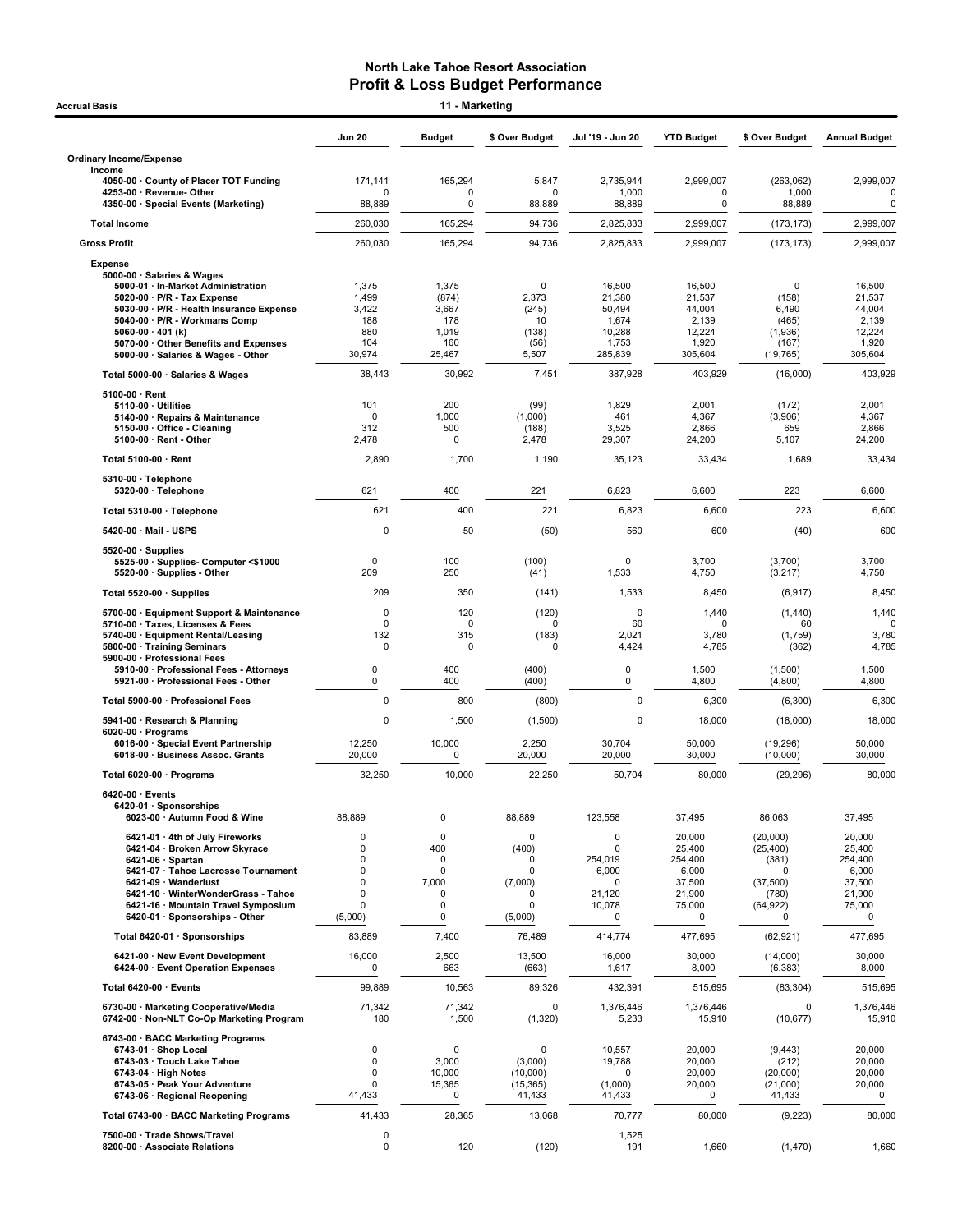Accrual Basis **11 - Marketing** 

|                                             | <b>Jun 20</b> | <b>Budget</b> | \$ Over Budget | Jul '19 - Jun 20 | <b>YTD Budget</b> | \$ Over Budget | <b>Annual Budget</b> |
|---------------------------------------------|---------------|---------------|----------------|------------------|-------------------|----------------|----------------------|
| 8500-00 · Credit Card Fees                  | $\Omega$      | $\Omega$      | $\Omega$       | 50               | $\Omega$          | 50             | $\Omega$             |
| 8600-00 · Additional Opportunites           | 46,806        | 3,000         | 43,806         | 67.172           | 26,091            | 41.081         | 26,091               |
| 8700-00 · Automobile Expenses               | 13            | 130           | (117)          | 1,213            | 1,560             | (347)          | 1,560                |
| 8750-00 · Meals/Meetings                    | $\Omega$      | 163           | (163)          | 252              | 1,950             | (1,698)        | 1,950                |
| 8810-00 · Dues & Subscriptions              | 126           | 250           | (124)          | 1,445            | 3,000             | (1, 555)       | 3,000                |
| 8910-00 · Travel                            | 0             | 0             | 0              | 0                | 6,300             | (6,300)        | 6,300                |
| <b>Total Expense</b>                        | 334,334       | 161,660       | 172,674        | 2,445,870        | 2,595,931         | (150,060)      | 2,595,931            |
| <b>Net Ordinary Income</b>                  | (74, 303)     | 3,634         | (77, 938)      | 379,963          | 403,076           | (23, 113)      | 403,076              |
| <b>Other Income/Expense</b><br>Other Income |               |               |                |                  |                   |                |                      |
| 4700-00 · Revenues- Interest & Investment   | 17            | $\mathbf 0$   | 17             | 258              | $\mathbf 0$       | 258            |                      |
| <b>Total Other Income</b>                   | 17            | $\Omega$      | 17             | 258              | $\Omega$          | 258            |                      |
| <b>Other Expense</b>                        |               |               |                |                  |                   |                |                      |
| 8990-00 · Allocated                         | 41,049        | (8, 470)      | 49,519         | 380,221          | 403,076           | (22, 855)      | 403,076              |
| <b>Total Other Expense</b>                  | 41,049        | (8, 470)      | 49,519         | 380,221          | 403,076           | (22, 855)      | 403,076              |
| <b>Net Other Income</b>                     | (41, 033)     | 8,470         | (49, 503)      | (379,963)        | (403, 076)        | 23,113         | (403, 076)           |
| Net Income                                  | (115, 336)    | 12,104        | (127, 440)     | (0)              |                   | (0)            |                      |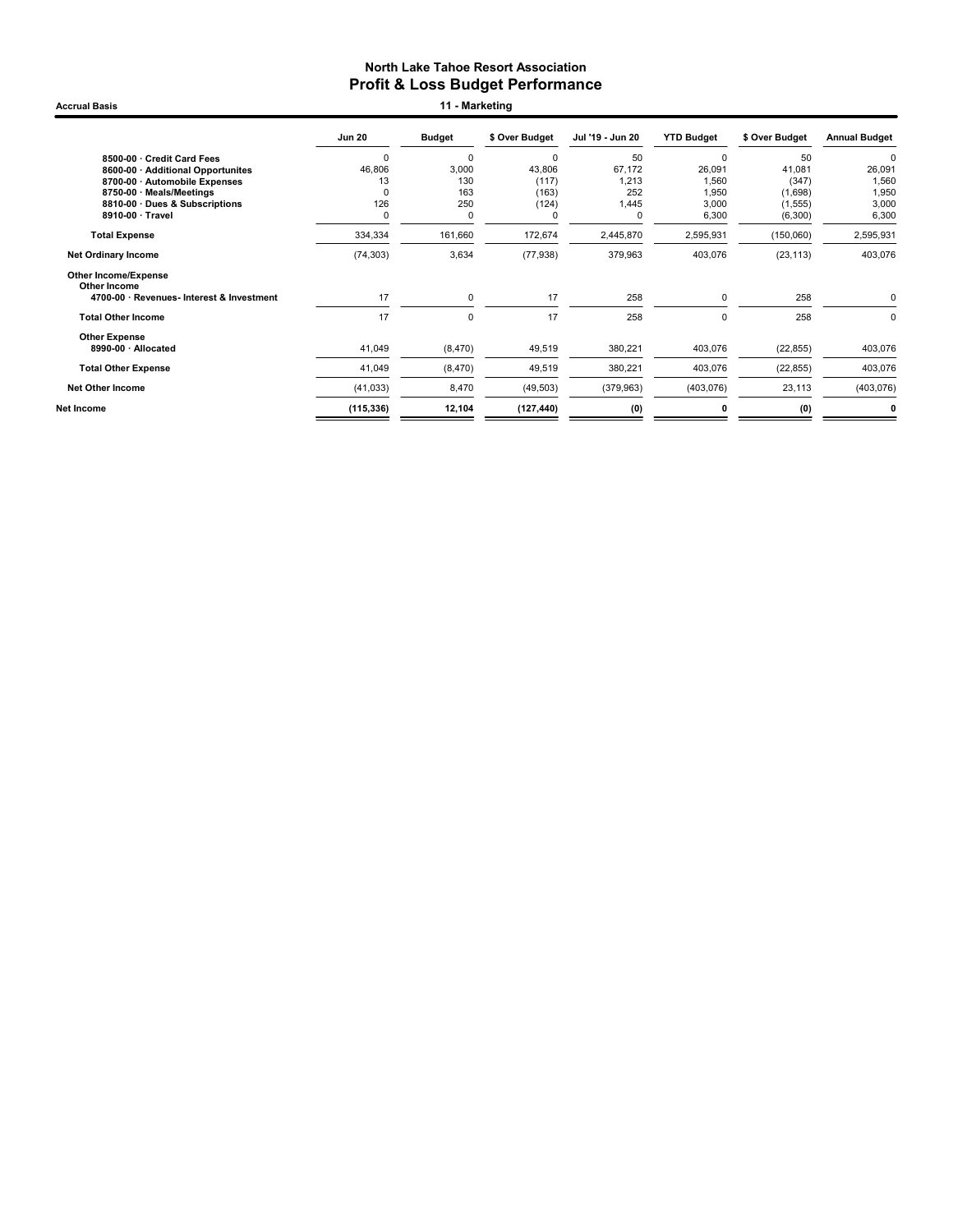| <b>Accrual Basis</b>                                                                                                                                                                                                                                                                                                               |                                                                 | 30 - Conference                                                |                                                                     |                                                                        |                                                                           |                                                                             |                                                                           |
|------------------------------------------------------------------------------------------------------------------------------------------------------------------------------------------------------------------------------------------------------------------------------------------------------------------------------------|-----------------------------------------------------------------|----------------------------------------------------------------|---------------------------------------------------------------------|------------------------------------------------------------------------|---------------------------------------------------------------------------|-----------------------------------------------------------------------------|---------------------------------------------------------------------------|
|                                                                                                                                                                                                                                                                                                                                    | <b>Jun 20</b>                                                   | <b>Budget</b>                                                  | \$ Over Budget                                                      | Jul '19 - Jun 20                                                       | <b>YTD Budget</b>                                                         | \$ Over Budget                                                              | <b>Annual Budget</b>                                                      |
| <b>Ordinary Income/Expense</b><br>Income                                                                                                                                                                                                                                                                                           |                                                                 |                                                                |                                                                     |                                                                        |                                                                           |                                                                             |                                                                           |
| 4050-00 County of Placer TOT Funding<br>4600-00 · Commissions                                                                                                                                                                                                                                                                      | (56, 938)                                                       | 34,227                                                         | (91, 165)                                                           | 292,088                                                                | 383,252                                                                   | (91, 164)                                                                   | 383,252                                                                   |
| 4601-00 Commissions - South Shore<br>4600-00 Commissions - Other                                                                                                                                                                                                                                                                   | $\mathbf 0$<br>(11, 676)                                        | 0<br>$\mathbf 0$                                               | $\Omega$<br>(11, 676)                                               | 10,138<br>22,645                                                       | 0<br>28,276                                                               | 10,138<br>(5,631)                                                           | $\mathbf 0$<br>28,276                                                     |
| Total 4600-00 · Commissions                                                                                                                                                                                                                                                                                                        | (11, 676)                                                       | $\mathbf 0$                                                    | (11, 676)                                                           | 32,783                                                                 | 28,276                                                                    | 4,507                                                                       | 28,276                                                                    |
| <b>Total Income</b>                                                                                                                                                                                                                                                                                                                | (68, 614)                                                       | 34,227                                                         | (102, 841)                                                          | 324,871                                                                | 411,528                                                                   | (86, 657)                                                                   | 411,528                                                                   |
| <b>Gross Profit</b>                                                                                                                                                                                                                                                                                                                | (68, 614)                                                       | 34,227                                                         | (102, 841)                                                          | 324,871                                                                | 411,528                                                                   | (86, 657)                                                                   | 411,528                                                                   |
| <b>Expense</b><br>5000-00 · Salaries & Wages<br>5010-00 · Sales Commissions<br>5020-00 · P/R - Tax Expense<br>5030-00 · P/R - Health Insurance Expense<br>5040-00 · P/R - Workmans Comp<br>5060-00 $\cdot$ 401 (k)<br>5061-00 · 401k Profit Sharing<br>5070-00 · Other Benefits and Expenses<br>5000-00 · Salaries & Wages - Other | (2, 151)<br>521<br>1.204<br>52<br>285<br>$\Omega$<br>8<br>9.084 | 800<br>1.064<br>1,754<br>88<br>501<br>80<br>$\Omega$<br>12.514 | (2,951)<br>(543)<br>(550)<br>(35)<br>(215)<br>(80)<br>8<br>(3, 430) | 13,174<br>7,418<br>22,868<br>680<br>3,604<br>$\Omega$<br>314<br>84.563 | 9.600<br>12,764<br>21,048<br>1,051<br>6,007<br>960<br>$\Omega$<br>150.168 | 3,574<br>(5, 347)<br>1.820<br>(371)<br>(2,403)<br>(960)<br>314<br>(65, 605) | 9.600<br>12,764<br>21,048<br>1,051<br>6,007<br>960<br>$\Omega$<br>150.168 |
| Total 5000-00 · Salaries & Wages                                                                                                                                                                                                                                                                                                   | 9,003                                                           | 16,800                                                         | (7, 797)                                                            | 132,620                                                                | 201,598                                                                   | (68, 978)                                                                   | 201,598                                                                   |
| $5100.00 \cdot$ Rent<br>5110-00 · Utilities<br>5140-00 · Repairs & Maintenance<br>5150-00 Office - Cleaning<br>5100-00 · Rent - Other                                                                                                                                                                                              | 49<br>$\Omega$<br>152<br>1,163                                  | 66<br>45<br>94<br>1,025                                        | (17)<br>(45)<br>58<br>138                                           | 892<br>225<br>1,720<br>13,752                                          | 792<br>540<br>1,128<br>12,300                                             | 100<br>(315)<br>592<br>1,452                                                | 792<br>540<br>1,128<br>12,300                                             |
| Total 5100-00 · Rent                                                                                                                                                                                                                                                                                                               | 1,365                                                           | 1,230                                                          | 135                                                                 | 16,589                                                                 | 14,760                                                                    | 1,829                                                                       | 14,760                                                                    |
| 5310-00 · Telephone<br>5320-00 · Telephone                                                                                                                                                                                                                                                                                         | 278                                                             | 300                                                            | (22)                                                                | 3,272                                                                  | 3,600                                                                     | (328)                                                                       | 3,600                                                                     |
| Total 5310-00 · Telephone                                                                                                                                                                                                                                                                                                          | 278                                                             | 300                                                            | (22)                                                                | 3,272                                                                  | 3,600                                                                     | (328)                                                                       | 3,600                                                                     |
| 5420-00 · Mail - USPS                                                                                                                                                                                                                                                                                                              | $\mathbf 0$                                                     | 15                                                             | (15)                                                                | 217                                                                    | 180                                                                       | 37                                                                          | 180                                                                       |
| $5520-00 \cdot$ Supplies<br>5525-00 · Supplies- Computer <\$1000<br>5520-00 · Supplies - Other                                                                                                                                                                                                                                     | $\mathbf 0$<br>76                                               | 31<br>$\mathbf 0$                                              | (31)<br>76                                                          | 0<br>473                                                               | 372<br>594                                                                | (372)<br>(121)                                                              | 372<br>594                                                                |
| Total 5520-00 · Supplies                                                                                                                                                                                                                                                                                                           | 76                                                              | 31                                                             | 45                                                                  | 473                                                                    | 966                                                                       | (493)                                                                       | 966                                                                       |
| 5700-00 · Equipment Support & Maintenance<br>5710-00 · Taxes, Licenses & Fees<br>5740-00 · Equipment Rental/Leasing<br>6730-00 · Marketing Cooperative/Media<br>8200-00 · Associate Relations<br>8500-00 · Credit Card Fees<br>8810-00 · Dues & Subscriptions                                                                      | $\mathbf 0$<br>90<br>60<br>10.576<br>0<br>(90)<br>$\Omega$      | 0<br>$\Omega$<br>125<br>10,576<br>80<br>0<br>20                | $\mathbf 0$<br>90<br>(65)<br>$\Omega$<br>(80)<br>(90)<br>(20)       | $\Omega$<br>121<br>897<br>126,916<br>54<br>0<br>$\overline{4}$         | 240<br>$\mathbf 0$<br>1,496<br>126,916<br>960<br>0<br>240                 | (240)<br>121<br>(598)<br>$\Omega$<br>(906)<br>$\Omega$<br>(236)             | 240<br>$\Omega$<br>1,496<br>126,916<br>960<br>$\Omega$<br>240             |
| <b>Total Expense</b>                                                                                                                                                                                                                                                                                                               | 21,357                                                          | 29,177                                                         | (7, 819)                                                            | 281,163                                                                | 350,956                                                                   | (69, 793)                                                                   | 350,956                                                                   |
| <b>Net Ordinary Income</b>                                                                                                                                                                                                                                                                                                         | (89, 971)                                                       | 5,050                                                          | (95, 021)                                                           | 43,708                                                                 | 60,572                                                                    | (16, 864)                                                                   | 60,572                                                                    |
| <b>Other Income/Expense</b><br><b>Other Expense</b>                                                                                                                                                                                                                                                                                |                                                                 |                                                                |                                                                     |                                                                        |                                                                           |                                                                             |                                                                           |
| 8990-00 · Allocated                                                                                                                                                                                                                                                                                                                | (2,049)                                                         | 5,050                                                          | (7,099)                                                             | 43,708                                                                 | 60,572                                                                    | (16, 864)                                                                   | 60,572                                                                    |
| <b>Total Other Expense</b><br><b>Net Other Income</b>                                                                                                                                                                                                                                                                              | (2,049)<br>2,049                                                | 5,050<br>(5,050)                                               | (7,099)<br>7,099                                                    | 43,708<br>(43, 708)                                                    | 60,572<br>(60, 572)                                                       | (16, 864)<br>16,864                                                         | 60,572<br>(60, 572)                                                       |
|                                                                                                                                                                                                                                                                                                                                    |                                                                 | $\mathbf 0$                                                    |                                                                     | 0                                                                      | $\mathbf 0$                                                               | $\mathbf 0$                                                                 | $\mathbf 0$                                                               |
| Net Income                                                                                                                                                                                                                                                                                                                         | (87, 922)                                                       |                                                                | (87, 922)                                                           |                                                                        |                                                                           |                                                                             |                                                                           |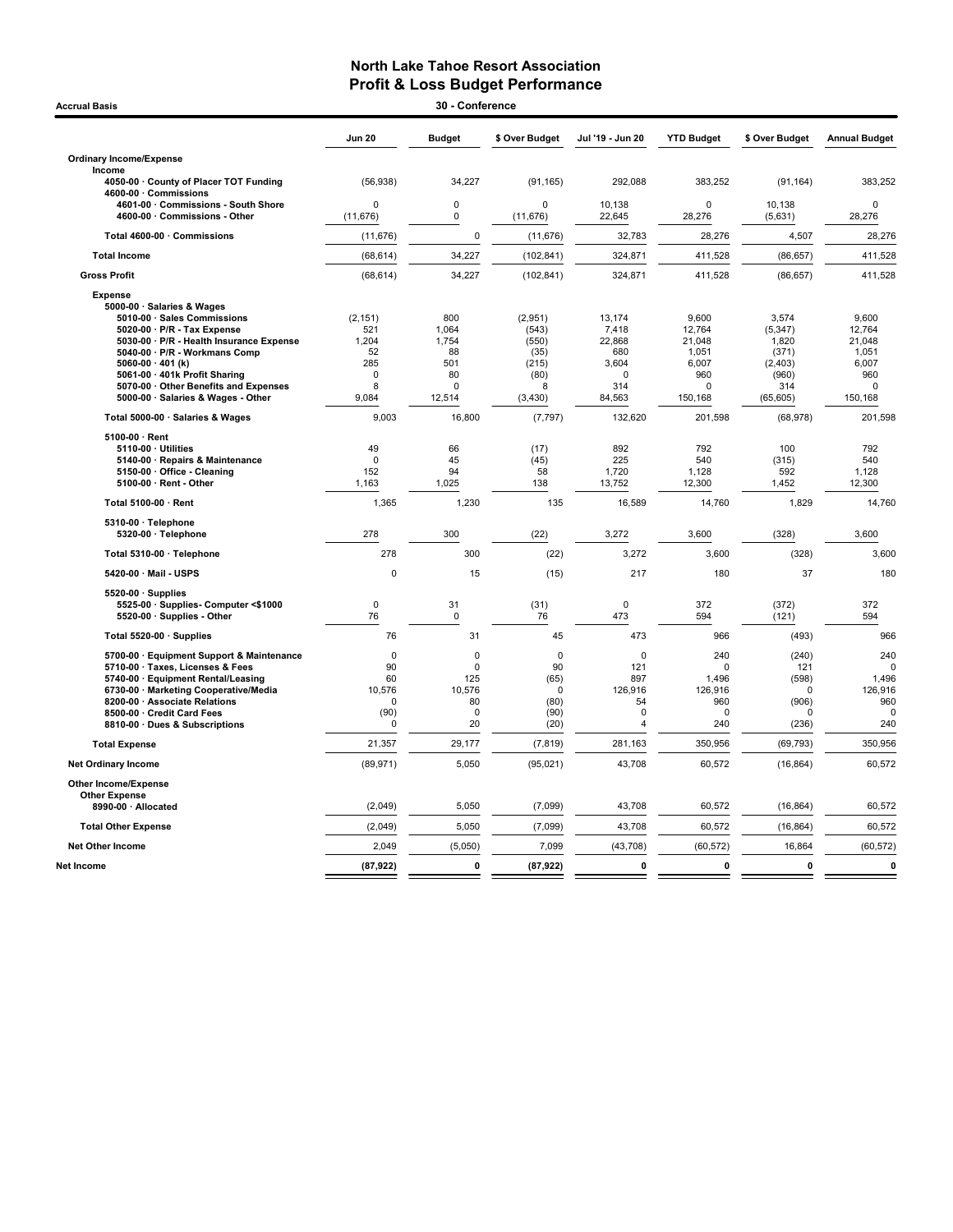Accrual Basis 42 - Visitor Center

|                                                                                                                                                                                                                                                                                                               | <b>Jun 20</b>                                                            | <b>Budget</b>                                          | \$ Over Budget                                                            | Jul '19 - Jun 20                                                | <b>YTD Budget</b>                                                   | \$ Over Budget                                                                  | <b>Annual Budget</b>                                                |
|---------------------------------------------------------------------------------------------------------------------------------------------------------------------------------------------------------------------------------------------------------------------------------------------------------------|--------------------------------------------------------------------------|--------------------------------------------------------|---------------------------------------------------------------------------|-----------------------------------------------------------------|---------------------------------------------------------------------|---------------------------------------------------------------------------------|---------------------------------------------------------------------|
| <b>Ordinary Income/Expense</b>                                                                                                                                                                                                                                                                                |                                                                          |                                                        |                                                                           |                                                                 |                                                                     |                                                                                 |                                                                     |
| Income<br>4050-00 · County of Placer TOT Funding                                                                                                                                                                                                                                                              | (5, 857)                                                                 | 36,312                                                 | (42, 169)                                                                 | 356,140                                                         | 398,306                                                             | (42, 166)                                                                       | 398,306                                                             |
| 46000 · Merchandise Sales<br>4502-00 · Non-Retail VIC income<br>4504-00 · Retail Revenue - Other<br>46000 · Merchandise Sales - Other                                                                                                                                                                         | 0<br>6,256<br>3,714                                                      | 400<br>$\Omega$<br>12,000                              | (400)<br>6,256<br>(8, 286)                                                | 9,867<br>15,240<br>77,460                                       | 4,800<br>$\Omega$<br>108,100                                        | 5,067<br>15,240<br>(30, 640)                                                    | 4,800<br>$\Omega$<br>108,100                                        |
| Total 46000 · Merchandise Sales                                                                                                                                                                                                                                                                               | 9,971                                                                    | 12,400                                                 | (2, 429)                                                                  | 102,567                                                         | 112,900                                                             | (10, 333)                                                                       | 112,900                                                             |
| <b>Total Income</b>                                                                                                                                                                                                                                                                                           | 4,114                                                                    | 48,712                                                 | (44, 598)                                                                 | 458,707                                                         | 511,206                                                             | (52, 499)                                                                       | 511,206                                                             |
| <b>Gross Profit</b>                                                                                                                                                                                                                                                                                           | 4,114                                                                    | 48,712                                                 | (44, 598)                                                                 | 458,707                                                         | 511,206                                                             | (52, 499)                                                                       | 511,206                                                             |
| Expense                                                                                                                                                                                                                                                                                                       |                                                                          |                                                        |                                                                           |                                                                 |                                                                     |                                                                                 |                                                                     |
| 5000-00 · Salaries & Wages<br>5020-00 · P/R - Tax Expense<br>5030-00 · P/R - Health Insurance Expense<br>5040-00 · P/R - Workmans Comp<br>5060-00 $\cdot$ 401 (k)<br>5070-00 Other Benefits and Expenses<br>5000-00 · Salaries & Wages - Other                                                                | 932<br>1,259<br>409<br>462<br>168<br>22,661                              | 1,818<br>2,225<br>720<br>640<br>80<br>16,000           | (886)<br>(966)<br>(311)<br>(178)<br>88<br>6,661                           | 14,107<br>20,536<br>5,228<br>5.632<br>1,020<br>170,000          | 17,362<br>26,700<br>7,856<br>6.984<br>960<br>174,600                | (3, 255)<br>(6, 164)<br>(2,628)<br>(1, 352)<br>60<br>(4,600)                    | 17,362<br>26,700<br>7,856<br>6.984<br>960<br>174,600                |
| Total 5000-00 · Salaries & Wages                                                                                                                                                                                                                                                                              | 25,891                                                                   | 21,483                                                 | 4,408                                                                     | 216,523                                                         | 234,462                                                             | (17, 939)                                                                       | 234,462                                                             |
| 5100-00 · Rent<br>5110-00 · Utilities<br>5140-00 · Repairs & Maintenance<br>5150-00 · Office - Cleaning<br>5100-00 · Rent - Other                                                                                                                                                                             | 356<br>$\Omega$<br>243<br>6,631                                          | 650<br>1,000<br>1,500<br>6,900                         | (294)<br>(1,000)<br>(1, 257)<br>(269)                                     | 5,313<br>2,303<br>1,136<br>78,271                               | 7,600<br>12,000<br>2,500<br>78,800                                  | (2, 288)<br>(9,698)<br>(1, 364)<br>(529)                                        | 7,600<br>12,000<br>2,500<br>78,800                                  |
| Total 5100-00 · Rent                                                                                                                                                                                                                                                                                          | 7,230                                                                    | 10,050                                                 | (2,820)                                                                   | 87,023                                                          | 100,900                                                             | (13, 877)                                                                       | 100,900                                                             |
| 5310-00 · Telephone<br>5320-00 · Telephone                                                                                                                                                                                                                                                                    | 212                                                                      | 242                                                    | (30)                                                                      | 2,709                                                           | 2,904                                                               | (195)                                                                           | 2,904                                                               |
| Total 5310-00 · Telephone                                                                                                                                                                                                                                                                                     | 212                                                                      | 242                                                    | (30)                                                                      | 2,709                                                           | 2,904                                                               | (195)                                                                           | 2,904                                                               |
| 5420-00 · Mail - USPS                                                                                                                                                                                                                                                                                         | $\Omega$                                                                 | 50                                                     | (50)                                                                      | 152                                                             | 600                                                                 | (448)                                                                           | 600                                                                 |
| $5520-00 \cdot$ Supplies<br>5525-00 · Supplies- Computer <\$1000<br>5520-00 · Supplies - Other                                                                                                                                                                                                                | 0<br>584                                                                 | 0<br>$\mathbf 0$                                       | $\mathbf 0$<br>584                                                        | 0<br>5,433                                                      | 1,310<br>4,894                                                      | (1, 310)<br>539                                                                 | 1,310<br>4,894                                                      |
| Total 5520-00 · Supplies                                                                                                                                                                                                                                                                                      | 584                                                                      | 0                                                      | 584                                                                       | 5,433                                                           | 6,204                                                               | (771)                                                                           | 6,204                                                               |
| 5610-00 · Depreciation<br>5700-00 · Equipment Support & Maintenance<br>5710-00 · Taxes, Licenses & Fees<br>5740-00 · Equipment Rental/Leasing<br>5800-00 · Training Seminars<br>5850-00 · Artist of Month - Commissions<br>6740-00 · Media/Collateral/Production<br>6742-00 · Non-NLT Co-Op Marketing Program | 110<br>$\Omega$<br>$\Omega$<br>87<br>$\mathbf 0$<br>0<br>$\Omega$<br>200 | 0<br>100<br>0<br>235<br>1.000<br>360<br>1,500<br>1,000 | 110<br>(100)<br>$\Omega$<br>(148)<br>(1,000)<br>(360)<br>(1,500)<br>(800) | 1,407<br>41<br>21<br>1,523<br>$\Omega$<br>9,927<br>413<br>2,430 | 1,180<br>1,200<br>155<br>2,820<br>3.000<br>4,320<br>3,000<br>12,000 | 227<br>(1, 159)<br>(134)<br>(1, 297)<br>(3,000)<br>5,607<br>(2, 587)<br>(9,570) | 1,180<br>1,200<br>155<br>2,820<br>3.000<br>4,320<br>3,000<br>12,000 |
| 8100-00 · Cost of Goods Sold<br>51100 · Freight and Shipping Costs<br>52500 · Purchase Discounts<br>59900 · POS Inventory Adjustments<br>8100-01 · CGS - Other<br>8100-00 · Cost of Goods Sold - Other                                                                                                        | 891<br>$\Omega$<br>263<br>11,092<br>1,870                                | 100<br>$\Omega$<br>$\pmb{0}$<br>0<br>6,000             | 791<br>$\Omega$<br>263<br>11,092<br>(4, 130)                              | 3,295<br>(101)<br>614<br>19,745<br>41,268                       | 1,190<br>$\Omega$<br>$\Omega$<br><sup>n</sup><br>54.050             | 2,105<br>(101)<br>614<br>19,745<br>(12, 782)                                    | 1,190<br>$\mathsf 0$<br>$\mathsf 0$<br>$^{\circ}$<br>54,050         |
| Total 8100-00 · Cost of Goods Sold                                                                                                                                                                                                                                                                            | 14,115                                                                   | 6,100                                                  | 8,015                                                                     | 64,822                                                          | 55,240                                                              | 9,582                                                                           | 55,240                                                              |
| 8200-00 · Associate Relations<br>8500-00 · Credit Card Fees<br>8700-00 · Automobile Expenses<br>8750-00 · Meals/Meetings<br>8810-00 · Dues & Subscriptions<br>8910-00 · Travel<br>8920-00 · Bad Debt                                                                                                          | 57<br>268<br>46<br>$\Omega$<br>$\Omega$<br>$\Omega$<br>50                | 58<br>434<br>50<br>65<br>$\Omega$<br>0                 | (1)<br>(166)<br>(4)<br>(65)<br>$\Omega$<br>$\mathbf 0$                    | 233<br>3,495<br>524<br>214<br>55<br>$\Omega$<br>50              | 696<br>3,954<br>950<br>780<br>100<br>1,500                          | (463)<br>(459)<br>(426)<br>(566)<br>(45)<br>(1,500)                             | 696<br>3,954<br>950<br>780<br>100<br>1,500                          |
| <b>Total Expense</b>                                                                                                                                                                                                                                                                                          | 48,849                                                                   | 42,727                                                 | 6,122                                                                     | 396,993                                                         | 435,965                                                             | (38, 972)                                                                       | 435,965                                                             |
| <b>Net Ordinary Income</b>                                                                                                                                                                                                                                                                                    | (44, 735)                                                                | 5,985                                                  | (50, 720)                                                                 | 61,714                                                          | 75,241                                                              | (13, 527)                                                                       | 75,241                                                              |
| <b>Other Income/Expense</b><br><b>Other Expense</b><br>8990-00 · Allocated                                                                                                                                                                                                                                    | 4,635                                                                    | 5,984                                                  | (1, 349)                                                                  | 61,714                                                          | 75,243                                                              | (13, 529)                                                                       | 75,243                                                              |
| <b>Total Other Expense</b>                                                                                                                                                                                                                                                                                    | 4,635                                                                    | 5,984                                                  | (1, 349)                                                                  | 61,714                                                          | 75,243                                                              | (13, 529)                                                                       | 75,243                                                              |
| Net Other Income                                                                                                                                                                                                                                                                                              | (4,635)                                                                  | (5,984)                                                | 1,349                                                                     | (61, 714)                                                       | (75, 243)                                                           | 13,529                                                                          | (75, 243)                                                           |
| Net Income                                                                                                                                                                                                                                                                                                    | (49, 370)                                                                | $\mathbf{1}$                                           | (49, 371)                                                                 | $\mathbf 0$                                                     | (2)                                                                 | $\overline{\mathbf{2}}$                                                         | (2)                                                                 |
|                                                                                                                                                                                                                                                                                                               |                                                                          |                                                        |                                                                           |                                                                 |                                                                     |                                                                                 |                                                                     |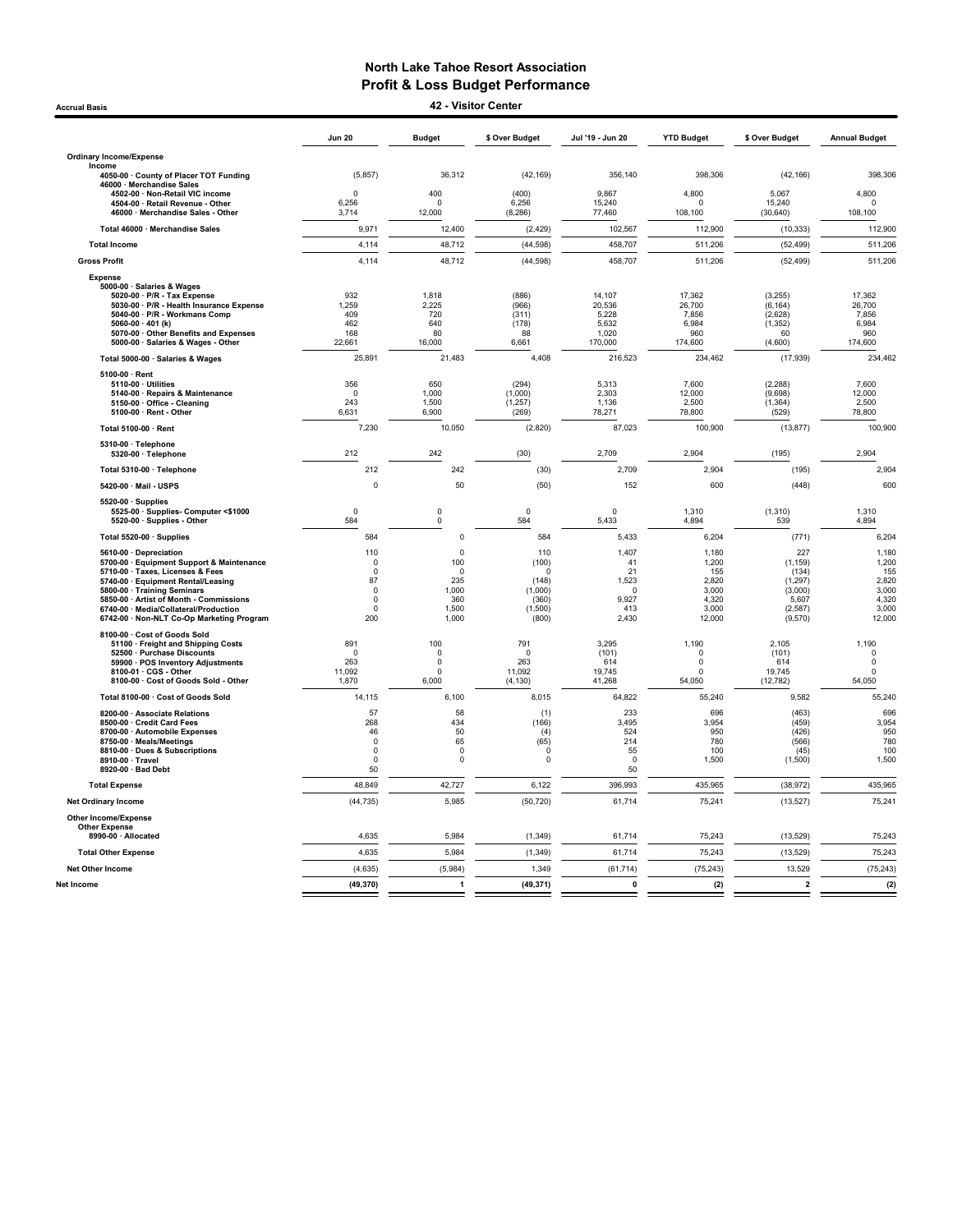**Accrual Basis** 

|                                                                                                                                                                                                                                  | <b>Jun 20</b>                        | <b>Budget</b>                                 | \$ Over Bu                             | Jul '19 - Ju                | <b>YTD Budget</b>                     | \$ Over Bu                          | <b>Annual Bu</b>            |
|----------------------------------------------------------------------------------------------------------------------------------------------------------------------------------------------------------------------------------|--------------------------------------|-----------------------------------------------|----------------------------------------|-----------------------------|---------------------------------------|-------------------------------------|-----------------------------|
| <b>Ordinary Income/Expense</b>                                                                                                                                                                                                   |                                      |                                               |                                        |                             |                                       |                                     |                             |
| Income<br>4050-00 County of Placer TOT Funding                                                                                                                                                                                   | 48,485                               | 46,692                                        | 1,793                                  | 135,660                     | 133,866                               | 1,794                               | 133,866                     |
| <b>Total Income</b>                                                                                                                                                                                                              | 48,485                               | 46,692                                        | 1,793                                  | 135,660                     | 133,866                               | 1,794                               | 133,866                     |
| <b>Gross Profit</b>                                                                                                                                                                                                              | 48,485                               | 46,692                                        | 1,793                                  | 135,660                     | 133,866                               | 1,794                               | 133,866                     |
| <b>Expense</b><br>5000-00 · Salaries & Wages<br>$5020-00 \cdot P/R$ - Tax Expense<br>5030-00 · P/R - Health Insurance Expense<br>5040-00 · P/R - Workmans Comp<br>5060-00 $\cdot$ 401 (k)<br>5070-00 Other Benefits and Expenses | 50<br>70<br>5<br>0<br>20<br>970      | 33<br>4<br>$\overline{\mathbf{4}}$<br>23<br>0 | 17<br>66<br>$\mathbf{1}$<br>(23)<br>20 | 281<br>202<br>19<br>0<br>21 | 396<br>48<br>48<br>276<br>$\mathbf 0$ | (115)<br>154<br>(29)<br>(276)<br>21 | 396<br>48<br>48<br>276<br>0 |
| 5000-00 · Salaries & Wages - Other                                                                                                                                                                                               |                                      | 567                                           | 403                                    | 4,357                       | 6,804                                 | (2, 447)                            | 6,804                       |
| Total 5000-00 · Salaries & Wages                                                                                                                                                                                                 | 1,115                                | 631                                           | 484                                    | 4,881                       | 7,572                                 | (2,691)                             | 7,572                       |
| 5100-00 · Rent<br>5110-00 · Utilities<br>5140-00 · Repairs & Maintenance<br>5150-00 Office - Cleaning<br>5100-00 · Rent - Other                                                                                                  | $\mathbf 0$<br>0<br>0<br>$\mathbf 0$ | 0<br>0<br>0<br>0                              | 0<br>0<br>0<br>0                       | 0<br>$\Omega$<br>0<br>0     | 36<br>6<br>41<br>504                  | (36)<br>(6)<br>(41)<br>(504)        | 36<br>6<br>41<br>504        |
| Total 5100-00 · Rent                                                                                                                                                                                                             | 0                                    | $\mathbf 0$                                   | $\mathbf 0$                            | $\mathbf 0$                 | 587                                   | (587)                               | 587                         |
| 5310-00 · Telephone<br>5320-00 · Telephone                                                                                                                                                                                       | $\mathbf 0$                          | 0                                             | 0                                      | 3                           | 230                                   | (228)                               | 230                         |
| Total 5310-00 · Telephone                                                                                                                                                                                                        | 0                                    | $\mathbf 0$                                   | $\mathbf 0$                            | 3                           | 230                                   | (228)                               | 230                         |
| 5420-00 · Mail - USPS                                                                                                                                                                                                            | 0                                    | 0                                             | $\mathbf 0$                            | 0                           | 18                                    | (18)                                | 18                          |
| 5510-00 · Insurance/Bonding                                                                                                                                                                                                      | 0                                    | $\mathbf 0$                                   | $\mathbf 0$                            | $\mathbf 0$                 | 64                                    | (64)                                | 64                          |
| $5520-00 \cdot$ Supplies<br>5525-00 · Supplies- Computer <\$1000<br>5520-00 · Supplies - Other                                                                                                                                   | 0<br>$\mathbf 0$                     | 0<br>7,000                                    | 0<br>(7,000)                           | 0<br>19,300                 | 1,560<br>17,510                       | (1,560)<br>1,790                    | 1,560<br>17,510             |
| Total 5520-00 · Supplies                                                                                                                                                                                                         | 0                                    | 7,000                                         | (7,000)                                | 19,300                      | 19,070                                | 230                                 | 19,070                      |
| 5740-00 · Equipment Rental/Leasing                                                                                                                                                                                               | 0                                    | $\mathbf 0$                                   | $\mathbf 0$                            | $\mathbf 0$                 | 216                                   | (216)                               | 216                         |
| 5900-00 · Professional Fees<br>5910-00 · Professional Fees - Attorneys<br>5921-00 Professional Fees - Other                                                                                                                      | 0<br>$\mathbf 0$                     | 0<br>38,000                                   | 0<br>(38,000)                          | 1,720<br>91,497             | $\mathbf 0$<br>93,000                 | 1,720<br>(1,503)                    | 0<br>93,000                 |
| Total 5900-00 · Professional Fees                                                                                                                                                                                                | 0                                    | 38,000                                        | (38,000)                               | 93,217                      | 93,000                                | 217                                 | 93,000                      |
| 8700-00 · Automobile Expenses<br>8750-00 · Meals/Meetings<br>8810-00 · Dues & Subscriptions                                                                                                                                      | 0<br>0<br>0                          | 0<br>0<br>0                                   | $\mathbf 0$<br>0<br>$\mathbf 0$        | 4<br>1<br>4                 | 25<br>4<br>$\mathbf 0$                | (21)<br>(3)<br>4                    | 25<br>4<br>$\mathbf 0$      |
| <b>Total Expense</b>                                                                                                                                                                                                             | 1,115                                | 45,631                                        | (44, 516)                              | 117,409                     | 120,786                               | (3, 377)                            | 120,786                     |
| <b>Net Ordinary Income</b>                                                                                                                                                                                                       | 47,370                               | 1,061                                         | 46,309                                 | 18,251                      | 13,080                                | 5,171                               | 13,080                      |
| <b>Other Income/Expense</b><br><b>Other Expense</b>                                                                                                                                                                              |                                      |                                               |                                        |                             |                                       |                                     |                             |
| 8990-00 · Allocated                                                                                                                                                                                                              | 8,345                                | 1,061                                         | 7,284                                  | 18,251                      | 13,080                                | 5,171                               | 13,080                      |
| <b>Total Other Expense</b>                                                                                                                                                                                                       | 8,345                                | 1,061                                         | 7,284                                  | 18,251                      | 13,080                                | 5,171                               | 13,080                      |
| <b>Net Other Income</b>                                                                                                                                                                                                          | (8, 345)                             | (1,061)                                       | (7, 284)                               | (18, 251)                   | (13,080)                              | (5, 171)                            | (13,080)                    |
| Net Income                                                                                                                                                                                                                       | 39,025                               | 0                                             | 39,025                                 | 0                           | 0                                     | 0                                   | 0                           |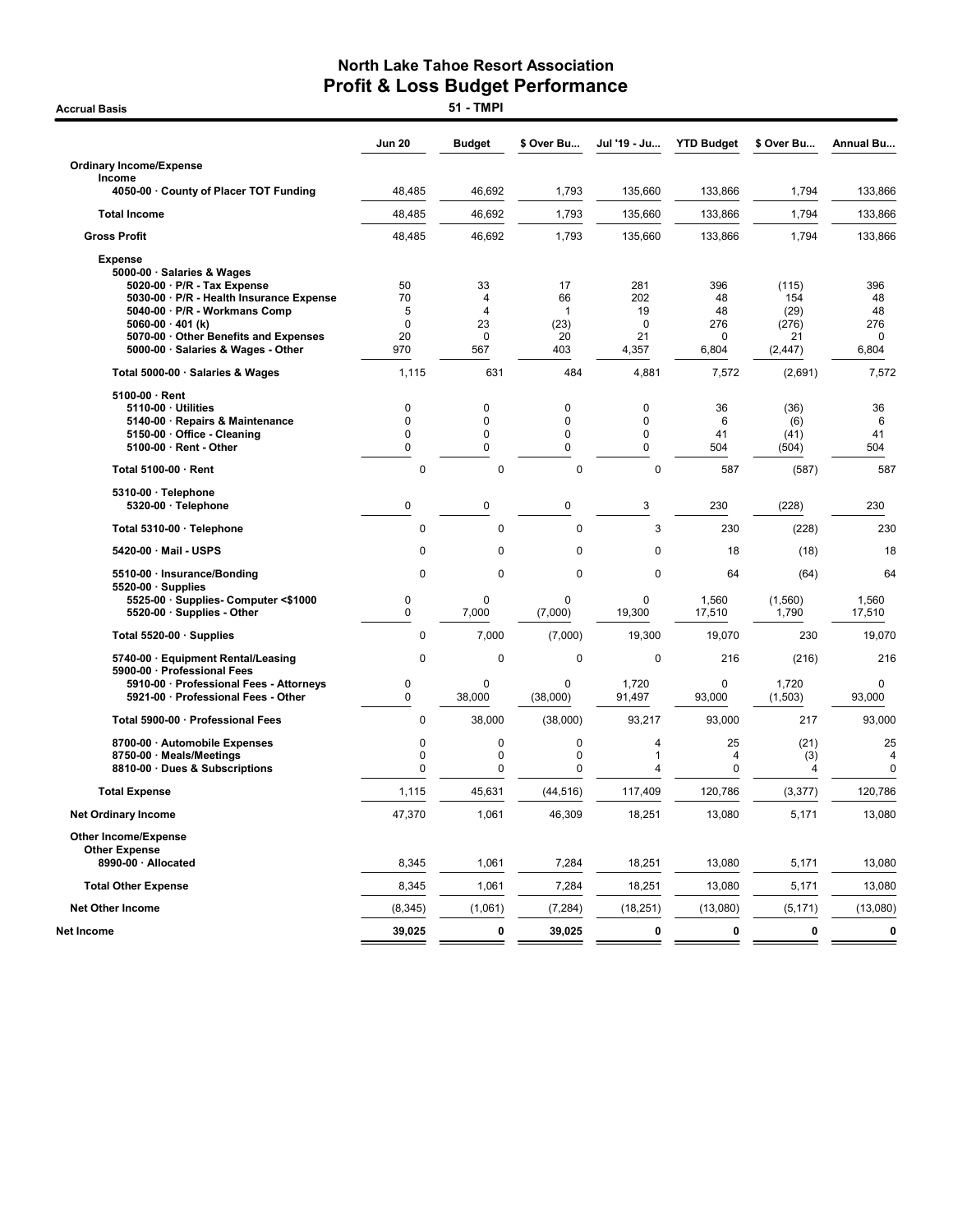| 60 - Membership<br><b>Accrual Basis</b>                                                                                                                                                                                                     |                                          |                                  |                                                 |                                             |                                            |                                                        |                                            |  |
|---------------------------------------------------------------------------------------------------------------------------------------------------------------------------------------------------------------------------------------------|------------------------------------------|----------------------------------|-------------------------------------------------|---------------------------------------------|--------------------------------------------|--------------------------------------------------------|--------------------------------------------|--|
|                                                                                                                                                                                                                                             | <b>Jun 20</b>                            | <b>Budget</b>                    | \$ Over Budget                                  | Jul '19 - Jun 20                            | <b>YTD Budget</b>                          | \$ Over Budget                                         | <b>Annual Budget</b>                       |  |
| <b>Ordinary Income/Expense</b>                                                                                                                                                                                                              |                                          |                                  |                                                 |                                             |                                            |                                                        |                                            |  |
| Income<br>4200-00 · Membership Dues Revenue<br>4250-00 · Revenues-Membership Activities<br>4250-01 · Community Awards                                                                                                                       | 11,342                                   | 10,833                           | 509                                             | 134,937                                     | 130.000                                    | 4,937                                                  | 130,000                                    |  |
| 4250-04 · Silent Auction<br>4250-05 · Sponsorships<br>4250-01 Community Awards - Other                                                                                                                                                      | 0<br>0<br>0                              | 0<br>0<br>0                      | 0<br>0<br>0                                     | 0<br>$\pmb{0}$<br>0                         | 17,000<br>17,000<br>16,000                 | (17,000)<br>(17,000)<br>(16,000)                       | 17,000<br>17,000<br>16,000                 |  |
| Total 4250-01 · Community Awards                                                                                                                                                                                                            | 0                                        | 0                                | 0                                               | $\mathbf 0$                                 | 50,000                                     | (50,000)                                               | 50,000                                     |  |
| 4250-02 · Chamber Events<br>4250-03 · Summer/Winter Rec Luncheon                                                                                                                                                                            | 0<br>0                                   | 0<br>$\mathbf 0$                 | 0<br>$\mathbf 0$                                | $\mathbf 0$<br>0                            | 2,500<br>2,700                             | (2,500)<br>(2,700)                                     | 2,500<br>2,700                             |  |
| 4251-00 · Tues AM Breakfast Club<br>4251-01 · Tues AM Breakfast Club Sponsors<br>4251-00 · Tues AM Breakfast Club - Other                                                                                                                   | 0<br>0                                   | 0<br>636                         | $\Omega$<br>(636)                               | 3,325<br>4,380                              | 3,000<br>7,000                             | 325<br>(2,620)                                         | 3,000<br>7,000                             |  |
| Total 4251-00 · Tues AM Breakfast Club                                                                                                                                                                                                      | 0                                        | 636                              | (636)                                           | 7,705                                       | 10,000                                     | (2, 295)                                               | 10,000                                     |  |
| 4250-00 · Revenues-Membership Activities - Other                                                                                                                                                                                            | 435                                      | 200                              | 235                                             | 8,541                                       | 4,000                                      | 4,541                                                  | 4,000                                      |  |
| Total 4250-00 · Revenues-Membership Activities                                                                                                                                                                                              | 435                                      | 836                              | (401)                                           | 16,246                                      | 69,200                                     | (52, 954)                                              | 69,200                                     |  |
| <b>Total Income</b>                                                                                                                                                                                                                         | 11,777                                   | 11,670                           | 108                                             | 151,183                                     | 199,200                                    | (48, 017)                                              | 199,200                                    |  |
| <b>Gross Profit</b>                                                                                                                                                                                                                         | 11,777                                   | 11,670                           | 108                                             | 151,183                                     | 199,200                                    | (48, 017)                                              | 199,200                                    |  |
| <b>Expense</b><br>5000-00 · Salaries & Wages<br>5000-01 · In-Market Administration<br>5020-00 · P/R - Tax Expense                                                                                                                           | (1, 375)<br>290                          | (1, 375)<br>434                  | 0<br>(144)                                      | (16, 500)<br>5,033                          | (16, 500)<br>5,211                         | 0<br>(178)                                             | (16, 500)<br>5,211                         |  |
| 5030-00 · P/R - Health Insurance Expense<br>5040-00 · P/R - Workmans Comp<br>5060-00 · 401 (k)                                                                                                                                              | 1,001<br>39<br>153                       | 849<br>44<br>253                 | 152<br>(5)<br>(101)                             | 8,605<br>386<br>2,351                       | 10,188<br>532<br>3,038                     | (1, 583)<br>(146)<br>(687)                             | 10,188<br>532<br>3,038                     |  |
| 5070-00 Other Benefits and Expenses<br>5000-00 · Salaries & Wages - Other                                                                                                                                                                   | 178<br>16,488                            | 13<br>6,329                      | 165<br>10,159                                   | 270<br>65,641                               | 160<br>75,948                              | 110<br>(10, 307)                                       | 160<br>75,948                              |  |
| Total 5000-00 · Salaries & Wages                                                                                                                                                                                                            | 16,774                                   | 6,548                            | 10,226                                          | 65,787                                      | 78,577                                     | (12, 790)                                              | 78,577                                     |  |
| 5100-00 · Rent<br>$5110-00 \cdot$ Utilities<br>5140-00 · Repairs & Maintenance<br>5150-00 · Office - Cleaning<br>$5100-00 \cdot$ Rent - Other                                                                                               | 23<br>0<br>72<br>646                     | 36<br>44<br>98<br>497            | (13)<br>(44)<br>(26)<br>148                     | 424<br>107<br>817<br>7,648                  | 430<br>525<br>1,177<br>5,965               | (6)<br>(418)<br>(360)<br>1,683                         | 430<br>525<br>1,177<br>5,965               |  |
| Total 5100-00 · Rent                                                                                                                                                                                                                        | 741                                      | 675                              | 66                                              | 8,996                                       | 8,097                                      | 899                                                    | 8,097                                      |  |
| $5310-00 \cdot$ Telephone<br>5320-00 · Telephone                                                                                                                                                                                            | 124                                      | 150                              | (26)                                            | 1,439                                       | 1,800                                      | (361)                                                  | 1,800                                      |  |
| Total 5310-00 · Telephone                                                                                                                                                                                                                   | 124                                      | 150                              | (26)                                            | 1,439                                       | 1,800                                      | (361)                                                  | 1,800                                      |  |
| 5420-00 · Mail - USPS                                                                                                                                                                                                                       | 0                                        | 8                                | (8)                                             | 103                                         | 100                                        | 3                                                      |                                            |  |
| $5520-00 \cdot$ Supplies<br>5525-00 · Supplies- Computer <\$1000<br>5520-00 · Supplies - Other                                                                                                                                              | 0<br>45                                  | 42<br>83                         | (42)<br>(39)                                    | $\mathbf 0$<br>623                          | 500<br>1,000                               | (500)<br>(377)                                         | 500<br>1,000                               |  |
| Total 5520-00 · Supplies                                                                                                                                                                                                                    | 45                                       | 125                              | (80)                                            | 623                                         | 1,500                                      | (877)                                                  | 1,500                                      |  |
| 5610-00 · Depreciation<br>5700-00 · Equipment Support & Maintenance<br>5710-00 · Taxes, Licenses & Fees<br>5740-00 · Equipment Rental/Leasing<br>5800-00 · Training Seminars<br>5900-00 · Professional Fees                                 | 0<br>0<br>$\pmb{0}$<br>64<br>$\mathbf 0$ | 8<br>56<br>17<br>225<br>21       | (8)<br>(56)<br>(17)<br>(161)<br>(21)            | 0<br>$\pmb{0}$<br>14<br>1,153<br>$\Omega$   | 96<br>672<br>200<br>2,700<br>250           | (96)<br>(672)<br>(186)<br>(1, 547)<br>(250)            | 2,700                                      |  |
| 5921-00 · Professional Fees - Other                                                                                                                                                                                                         | 0                                        | 83                               | (83)                                            | 0                                           | 1,000                                      | (1,000)                                                | 1,000                                      |  |
| Total 5900-00 · Professional Fees                                                                                                                                                                                                           | $\mathbf 0$                              | 83                               | (83)                                            | 0                                           | 1,000                                      | (1,000)                                                | 1,000                                      |  |
| 6423-00 · Membership Activities<br>6434-00 Community Awards Dinner<br>6436-00 · Membership - Wnt/Sum Rec Lunch<br>6437-00 · Tuesday Morning Breakfast Club<br>6442-00 · Public Relations/Website<br>6423-00 · Membership Activities - Other | 0<br>0<br>0<br>477<br>295                | 0<br>1,500<br>546<br>417<br>550  | 0<br>(1,500)<br>(546)<br>60<br>(255)            | 1,222<br>633<br>2,724<br>5,502<br>2,189     | 27,500<br>5,000<br>6,000<br>5,000<br>8,500 | (26, 278)<br>(4, 367)<br>(3,276)<br>502<br>(6, 311)    | 27,500<br>5,000<br>6,000<br>5,000<br>8,500 |  |
| Total 6423-00 · Membership Activities                                                                                                                                                                                                       | 772                                      | 3,012                            | (2, 241)                                        | 12,270                                      | 52,000                                     | (39, 730)                                              | 52,000                                     |  |
| 6742-00 · Non-NLT Co-Op Marketing Program                                                                                                                                                                                                   | 0                                        |                                  |                                                 | 2,350                                       |                                            |                                                        |                                            |  |
| 8200-00 · Associate Relations<br>8500-00 · Credit Card Fees<br>8700-00 · Automobile Expenses<br>8750-00 · Meals/Meetings<br>8810-00 · Dues & Subscriptions<br>8920-00 · Bad Debt                                                            | $\pmb{0}$<br>70<br>0<br>0<br>0<br>22,212 | 25<br>182<br>63<br>83<br>46<br>0 | (25)<br>(112)<br>(63)<br>(83)<br>(46)<br>22,212 | 190<br>1,385<br>299<br>368<br>124<br>25,647 | 300<br>3,500<br>750<br>1,000<br>550<br>0   | (110)<br>(2, 115)<br>(451)<br>(632)<br>(427)<br>25,647 | 3,500<br>1,000                             |  |
| <b>Total Expense</b>                                                                                                                                                                                                                        | 40,801                                   | 11,327                           | 29,475                                          | 120,746                                     | 153,092                                    | (32, 346)                                              | 153,092                                    |  |
| <b>Net Ordinary Income</b>                                                                                                                                                                                                                  | (29, 024)                                | 343                              | (29, 367)                                       | 30,436                                      | 46,108                                     | (15, 672)                                              | 46,108                                     |  |

Other Income/Expense Other Expense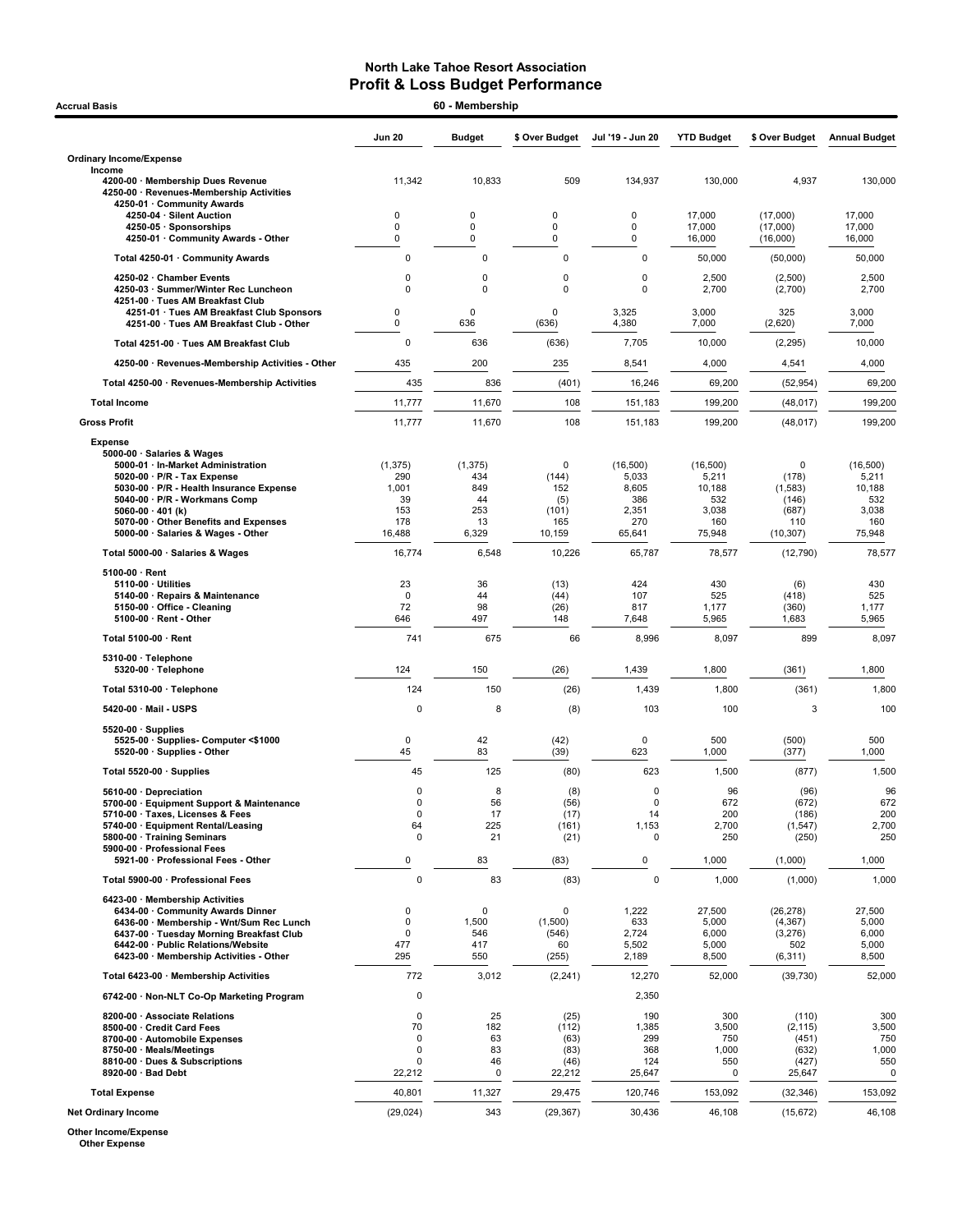| <b>Jun 20</b> | <b>Budget</b> | \$ Over Budget | Jul '19 - Jun 20 | <b>YTD Budget</b> | \$ Over Budget | <b>Annual Budget</b> |
|---------------|---------------|----------------|------------------|-------------------|----------------|----------------------|
| (1,042)       | 2,065         | (3, 107)       | 18,771           | 26,107            | (7, 336)       | 26,107               |
| (1,042)       | 2,065         | (3, 107)       | 18,771           | 26,107            | (7, 336)       | 26,107               |
| 1,042         | (2,065)       | 3,107          | (18, 771)        | (26, 107)         | 7,336          | (26, 107)            |
| (27, 982)     | (1,722)       | (26, 260)      | 11.666           | 20.001            | (8, 335)       | 20,001               |
|               |               |                | 60 - Membership  |                   |                |                      |